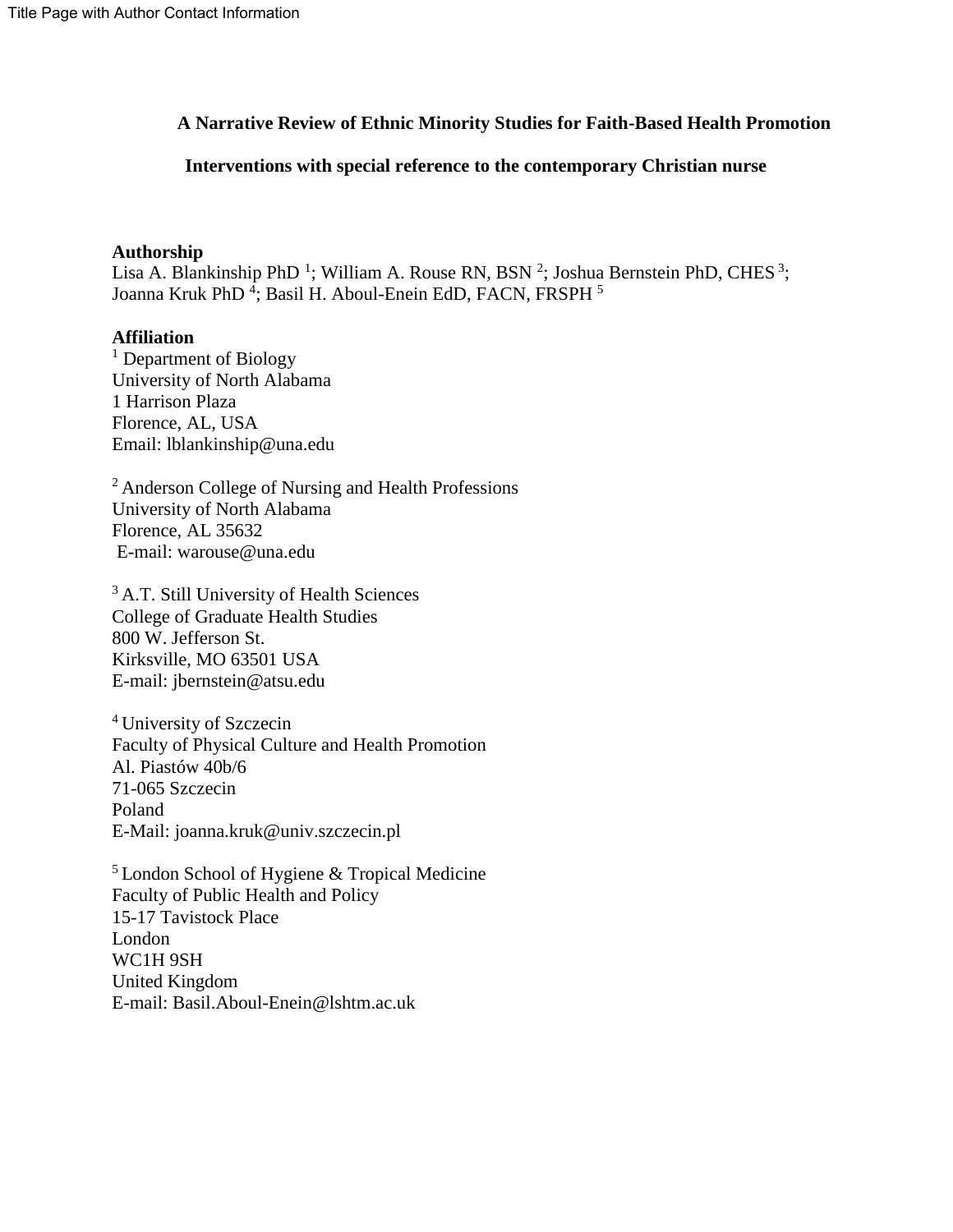# **Address correspondence and reprint requests to:**

Basil H. Aboul-Enein London School of Hygiene & Tropical Medicine Faculty of Public Health and Policy 15-17 Tavistock Place London WC1H 9SH United Kingdom E-mail: Basil.Aboul-Enein@lshtm.ac.uk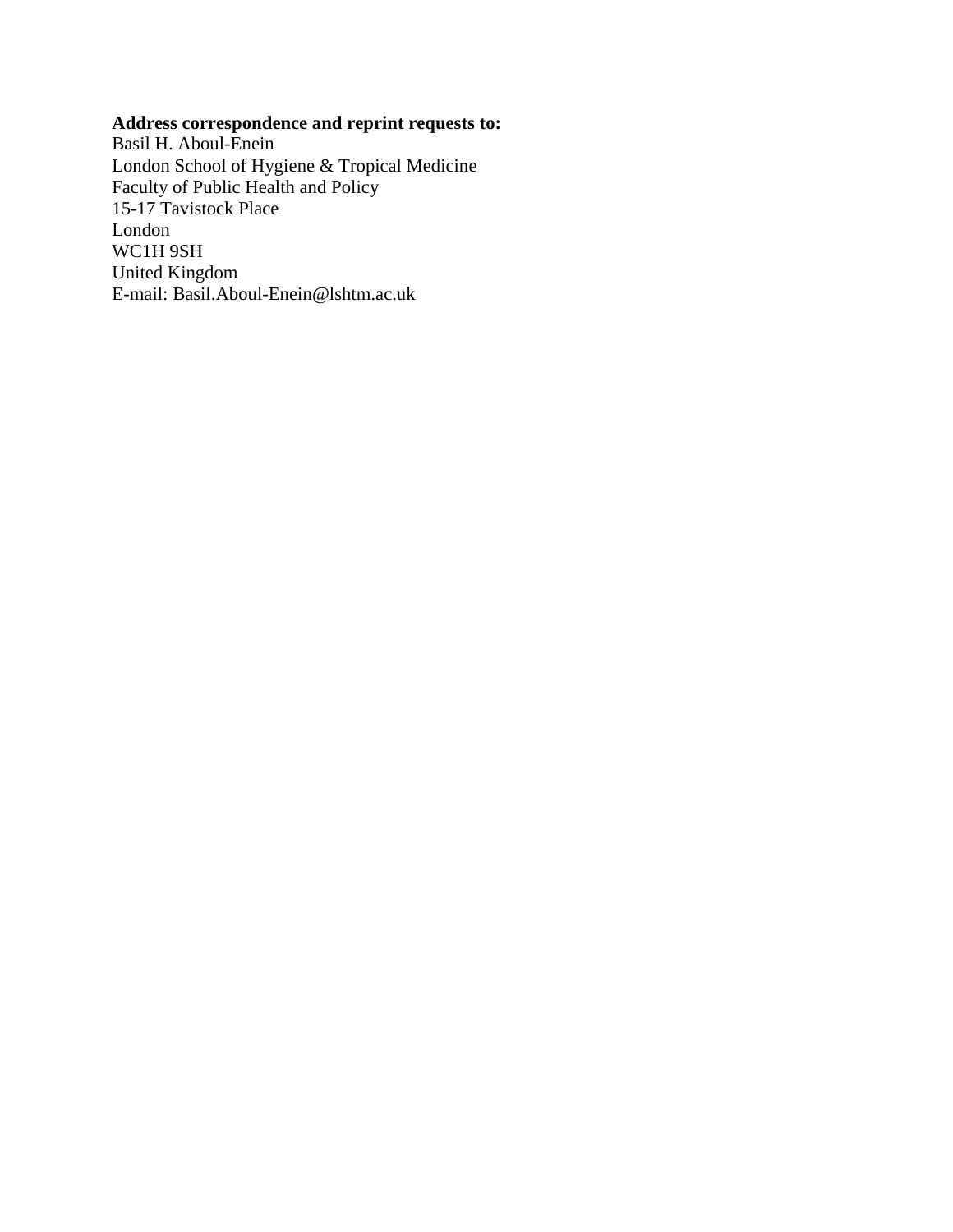# **A Narrative Review of Ethnic Minority Studies for Faith-Based Health Promotion Interventions with special reference to the contemporary Christian nurse**

## **Abstract**

Heart disease, Diabetes Mellitus (DM) type 2, and obesity are three of the most prevalent diseases in the United States. Some obesity-related comorbidities are disproportionately higher within African American and Hispanic communities. While governmental and local health programs offer educational opportunities encouraging long-term health behavior changes, the most accessible programs have been through faith-based communities. This narrative review investigates the outcomes of faith-based wellness programs on Latino and African American populations with respect to general health and wellness, obesity management, DM type 2, and hypertension. Perceived authority of faith community nurses, faith leaders, and accountability and encouragement provided by faith communities are critical. Long-term behavior change is positively affected by elements faith-based organizations can provide: Cultural appropriateness, community support, and self-efficacy.

# **Keywords**

Faith-based health education; African American; Christian nursing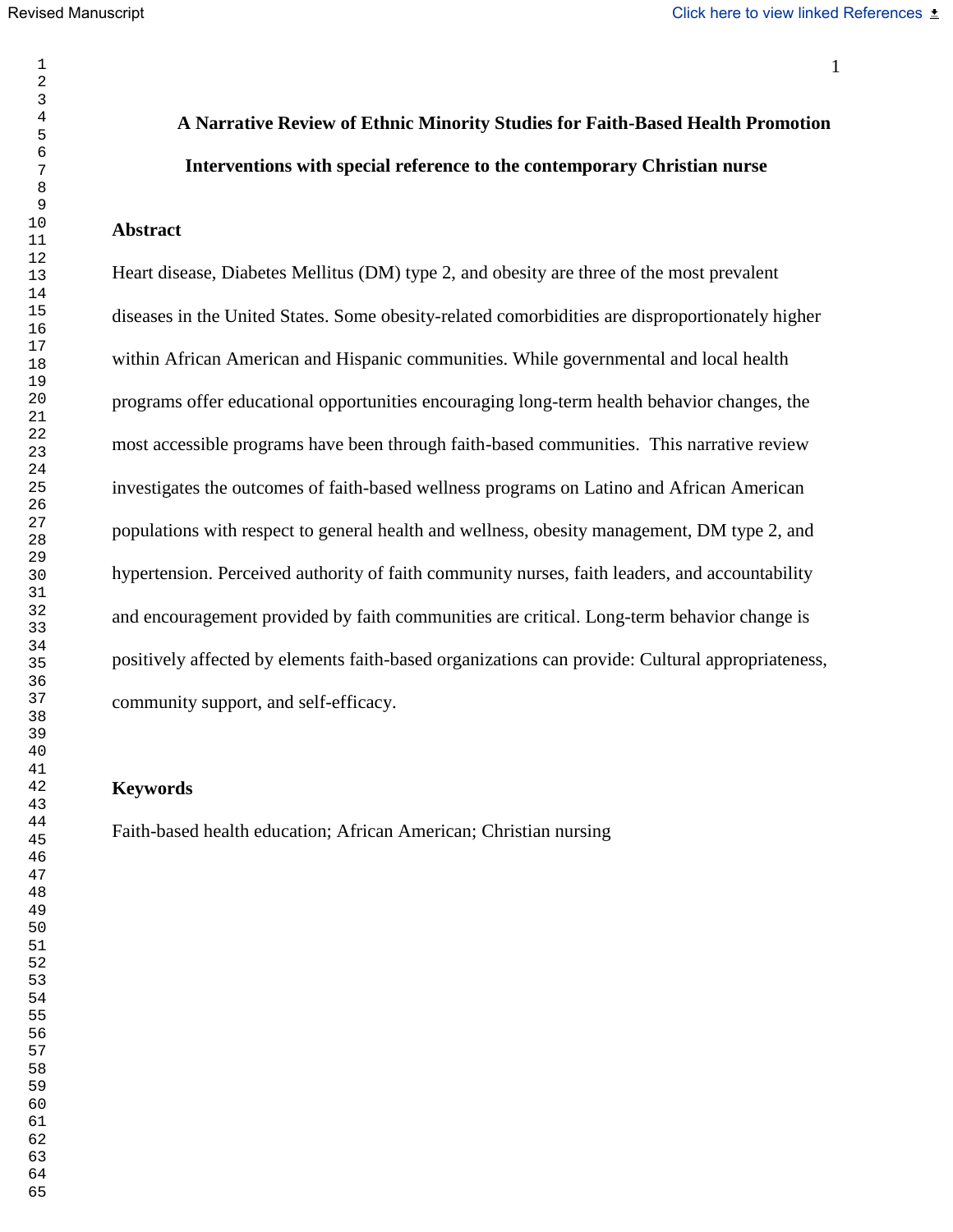#### **Introduction**

#### **Why Faith Based Health Programs?**

According to data released from the Centers for Disease Control and Prevention (CDC), adult obesity heart disease, and Type 2 diabetes mellitus (DM type 2) are disproportionately high among African American and Hispanic communities (CDC., 2019; Ogden et al., 2017). These conditions are often comorbid and all are associated with a westernized diet high in saturated fats, simple sugars, salt and paired with decreased physical activity (CDC., 2017a, 2017b, 2018; Ogden et al., 2017). Education and income level significantly and adversely affect incidence of disease while government programs have had little immediate or sustained effect on decreasing disease prevalence rates within African American and Hispanic communities.

A 2011-14 National Health and Nutrition Examination Survey suggested obesity rates varied by household income, race, and gender within the United States. Ogden et al. (2017) reports women from middle (42.9%) and low (45.2%) income groups are more likely to struggle with obesity for all ethnic groups outside of African Americans who were equally at risk for obesity regardless of their income level. Additionally, Hales, Carroll, Fryar, and Ogden (2017) found obesity rates among African American women (54.8%) and Hispanic women (50.6%) were significantly higher than Caucasian women (38.0%). New guidelines for the Healthy People 2020 program sets a goal of 30.5% obesity among all U.S. adults (Hales et al., 2017). Education has a key role in reducing risk of obesity regardless of ethnicity (Ogden et al., 2017) and decreases the likelihood of developing DM type 2. According to 2013-15 data provided by the CDC, persons having less than a complete high school education were twice as likely to develop DM type 2 (CDC., 2018). Education may also be used as a socioeconomic indicator; communities with lower education rates are typically lower income (CDC., 2017c). According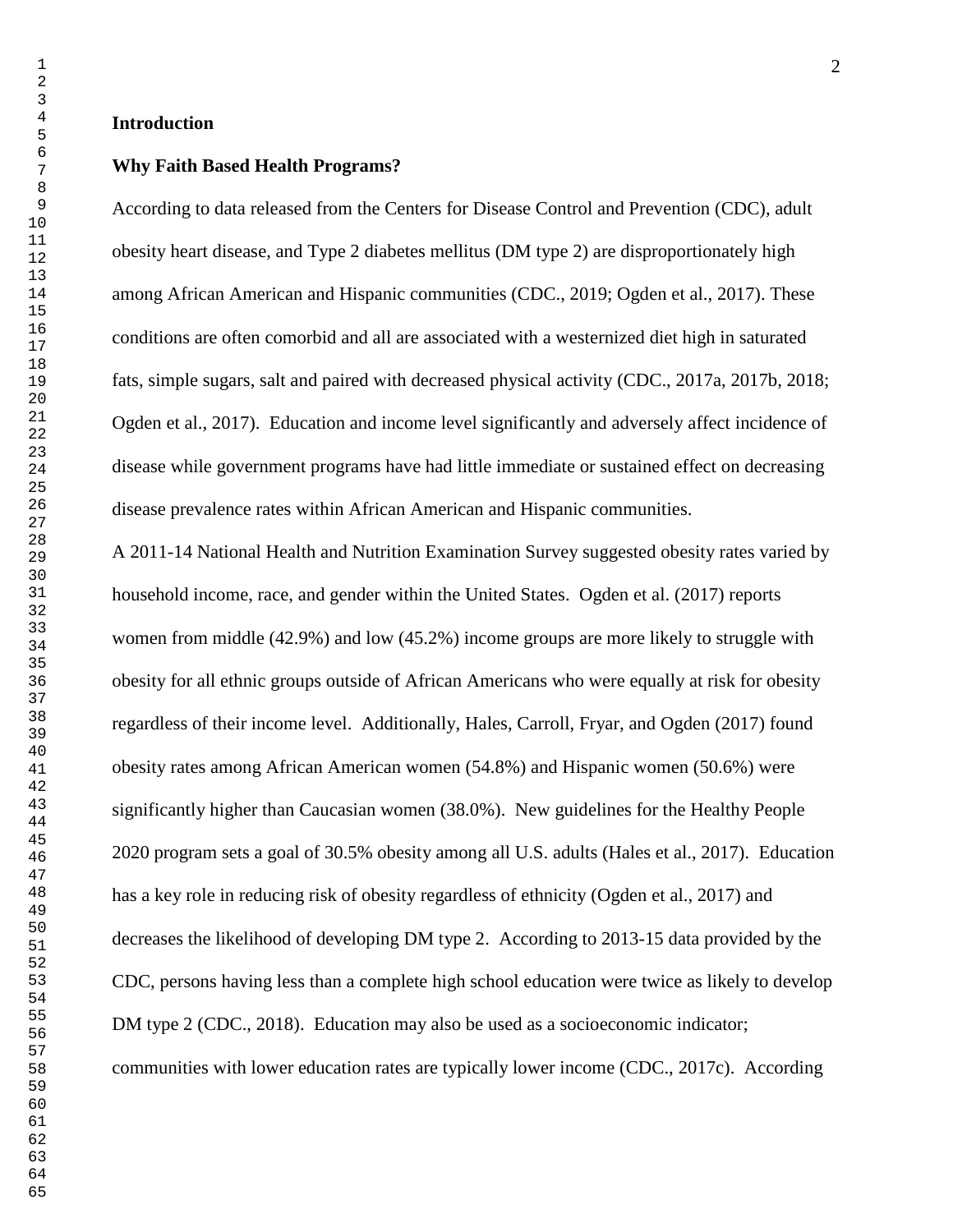to the National Diabetes Statistics Report for 2017, 30.3 million or 9.4% of the U.S. population currently have DM type 2 with 7.2 million or 23.8% of cases being undiagnosed; Native Americans had the highest rate of DM type 2 (15.1%), non-Hispanic African Americans the second highest rate (12.7%), and Hispanics had the third highest rate (12.1%). Non-Hispanic Caucasians (7.4%) and Asians (8.0%) had low rates of diabetes compared to other racial and ethnic groups (CDC., 2017c).

Each year, approximately 25% of deaths in the United States can be attributed to heart disease with over half of Americans possessing one or more risk factors for the development of heart disease including alcohol use, diabetes, physical inactivity, obesity/overweight, or poor diet. Heart disease is a leading cause of death for African Americans, Caucasians, and Hispanics and is the second leading cause of death for Asians, Native Americans, and Pacific Islanders (CDC, 2018a). According to CDC statistics, African Americans and Caucasians are equally likely to die of heart disease (CDC, 2019). As with DM type 2 and obesity, education and socioeconomics contribute to the likelihood of developing cardiovascular disease (Degano et al., 2017).

One method for bridging the gap in known methods to improve health and helping to teach and motivate people to make necessary lifestyle changes is through the use of faith-based wellness programs. While not all congregations are able to provide wellness programs or even to staff a full-time faith community nurse to assist parishioners, many faith congregations are able to partner with local resources to offer health training and short term (e.g.,  $4 - 16$  week) programs with the established goal of helping faith community members to improve their health through diet and exercise changes, accountability, and fellowship (Baruth & Wilcox, 2013; Cooper, King, & Sarpong, 2015; Wilcox et al., 2018). Because religious texts are viewed as being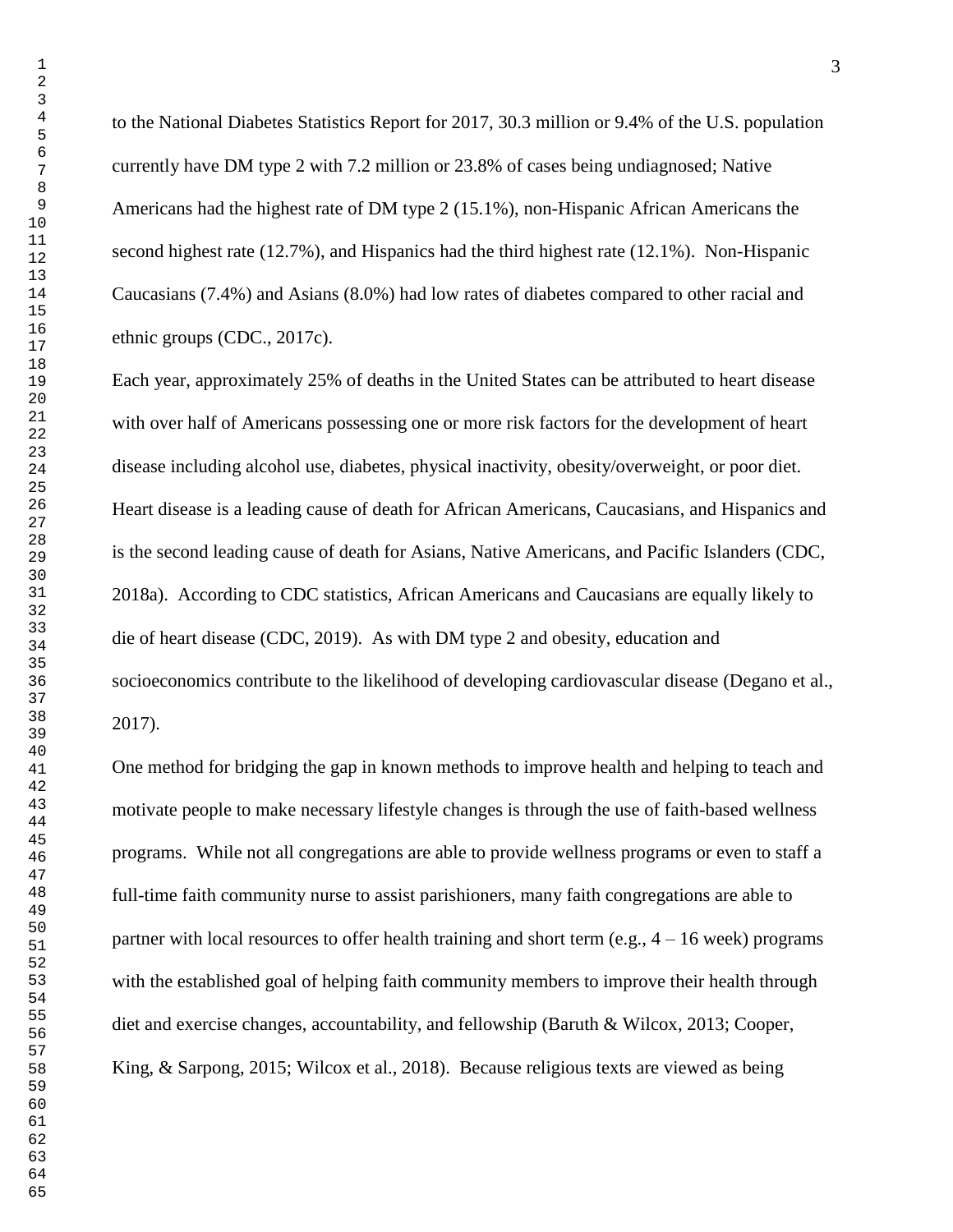authoritative and religious organizations are often able to reach more people across socioeconomic barriers, faith community-based organizations are often able to make impacts that governmental or medical entities are not (Harmon et al., 2014; Schwingel & Gálvez, 2015). This narrative paper investigates the outcomes of faith-based wellness programs on Latino and African American populations with respect to general health and wellness (Baruth & Wilcox, 2013; Hardison-Moody et al., 2011; Harmon et al., 2014; Schwingel & Gálvez, 2015; Wilcox et al., 2018), obesity management (Cooper et al., 2015; Gonzalez, Villanueva, & N Grills, 2012; He et al., 2013), DM type 2 (Gutierrez et al., 2014; Morales-Alemán, Moore, & Scarinci, 2018), and heart disease, specifically hypertension (Dodani, Beayler, Lewis, & Sowders, 2014) and the role of the contemporary Christian faith-based nurse.

#### **Why Faith Based Communities?**

While governmental agencies and healthcare providers often fail at helping patients achieve long-term lifestyle changes, faith-based communities or religious organizations have had greater success (Campbell et al., 2007; Cooper et al., 2015; Harmon et al., 2014; Schwingel & Gálvez, 2015). This article looks primarily at the success of Christian-based organizations and religious communities. The role of the faith community nurse has proven essential in providing sound guidance for health-based program development, deployment, and faith community member advocacy with respect to facing health challenges. Faith community nurses are found within Christian faith communities (also known as "parish nurses"), Jewish faith communities, and Islamic faith communities (Bard, 2006; Chatters, Levin, & Ellison, 1998). This is most likely due to accessibility of resources, a sense of community, and the perceived authority of religious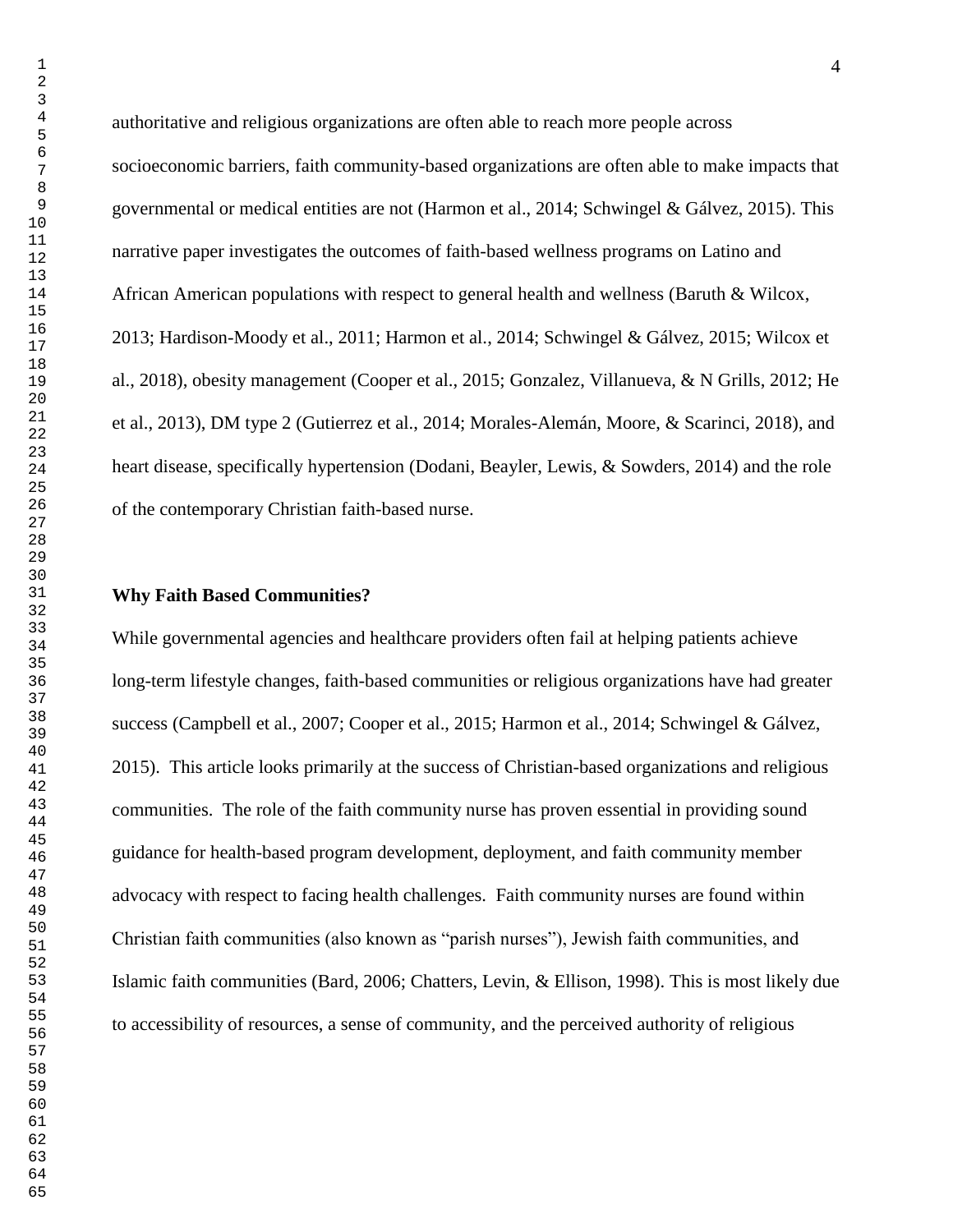leaders within the faith community all within a culturally sensitive environment (Campbell et al., 2007; Gotwals, 2018; Morales-Alemán et al., 2018).

In addition to teaching resources and support offered by faith community nurses, many faith communities offer a food pantry, produce exchange program, or a community garden for members in need. These programs offer faith community members fresh produce during growing seasons and access to food year-round that does not require government programs that may impose guidelines or restrictions on types of foods allowed per person. Governmental programs may omit culturally appropriate foods from their permissible food lists (Odoms-Young et al., 2014; St Fleur & Petrova, 2014). Faith community sponsored gardens allow members to grow or help grow fresh produce for individual use. Participation can develop a sense of community by working on a group project, provide exercise for members, and increase accountability within the group.

While church leadership is perceived as being authoritative and their support does help promote positive health practices with the faith community, it is often the role of a faith community nurse that has the greatest effect on individual faith community members. The faith community nurse plays a key role in both educating and fostering a community approach to healthcare that is often not found outside of faith community settings. Faith community nurses have the ability to reach parishioners across age and economic barriers, develop programs specific to the needs of their faith community, and ensure regular contact with faith community participants (Gotwals, 2018; Gwilt, 1987). Flynn (2001) recognized the impact that a faith community nurse has within their faith community as a unique role that emphasizes the relatedness between faith and health and promotes positive health practices within the faith community. A model was proposed, based in biblical scripture, to help Christians achieve positive health benefits by recognizing their value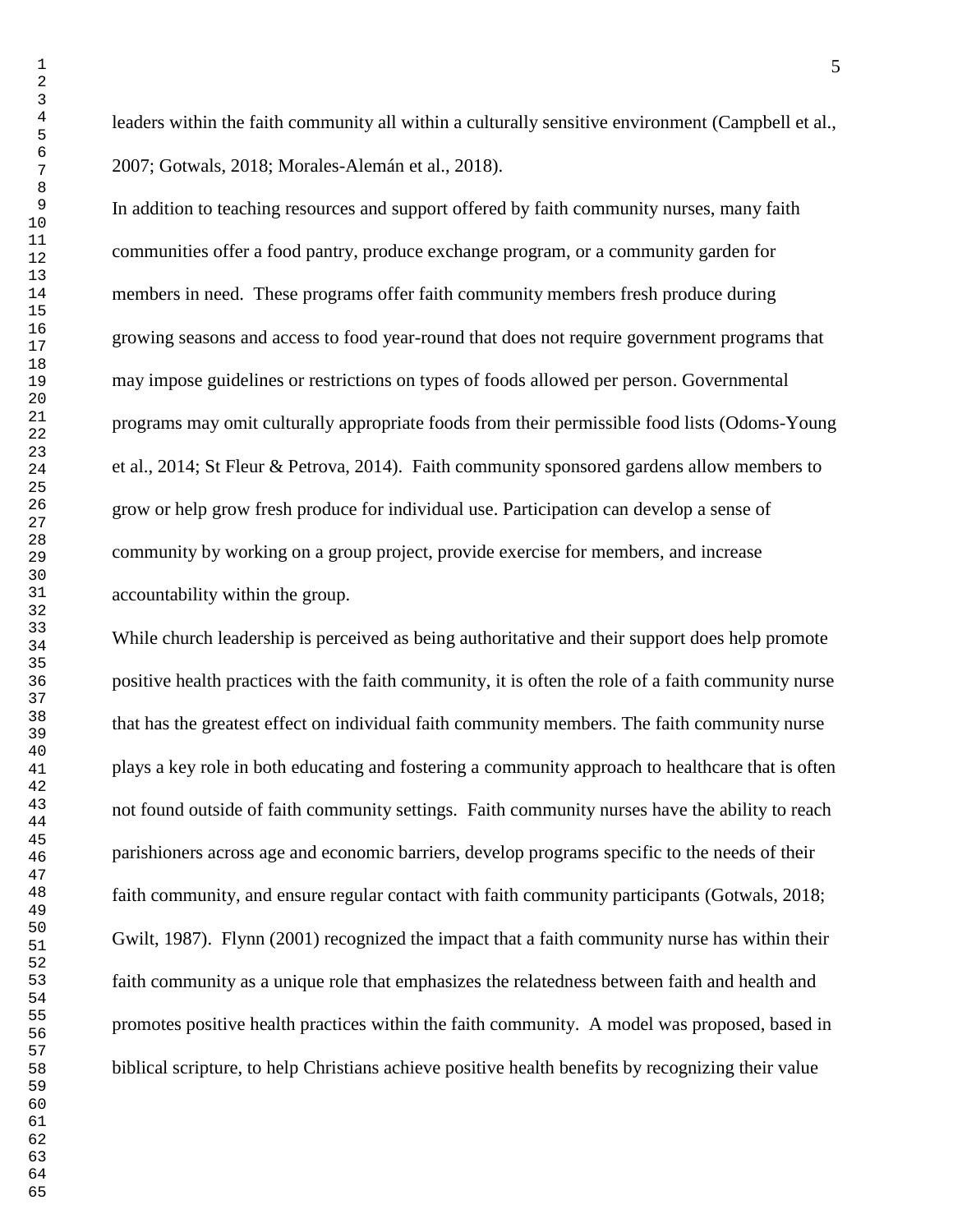before God, caring for others, reducing anxiety through faith in God, and maintaining balance and moderation in life (See Table 1) (Flynn, 2001).

Anderson (2016) successfully integrated public health messages into a faith-based stroke awareness program for African American females to demonstrate the importance of cultural relevance. The faith community nurse plays a key role within the faith community by teaching and empowering community members to regain and maintain healthy practices.

Jewish and Christian health programs have their origins in the Levitical priesthood (Deut. 23:14) where priest were involved in setting guidelines for diet, consumption of clean water, waste and sewage disposal, control of infectious disease, public cleanliness and nuisance abatement, and health education for the religious community (Gwilt, 1987). While public sanitation and nuisance abatements are now covered by local government, it is still the role of the faith community nurse to promote health education, healthy living, and healthy diet.

Since the 2000s, several studies have investigated the success of faith community related studies and the special niche that faith community health programs fulfill within the boarder community. Church related health programs have focused on general health and wellbeing (Baruth & Wilcox, 2013; Hardison-Moody et al., 2011; Harmon et al., 2014; Schwingel & Gálvez, 2015; Wilcox et al., 2018), obesity management (Cooper et al., 2015; Gonzalez et al., 2012; He et al., 2013), DM type 2 management and education (Gutierrez et al., 2014; Morales-Alemán et al., 2018), and hypertension (Dodani et al., 2014).

#### **Review of the faith-based studies**

1) General Health and Wellbeing Studies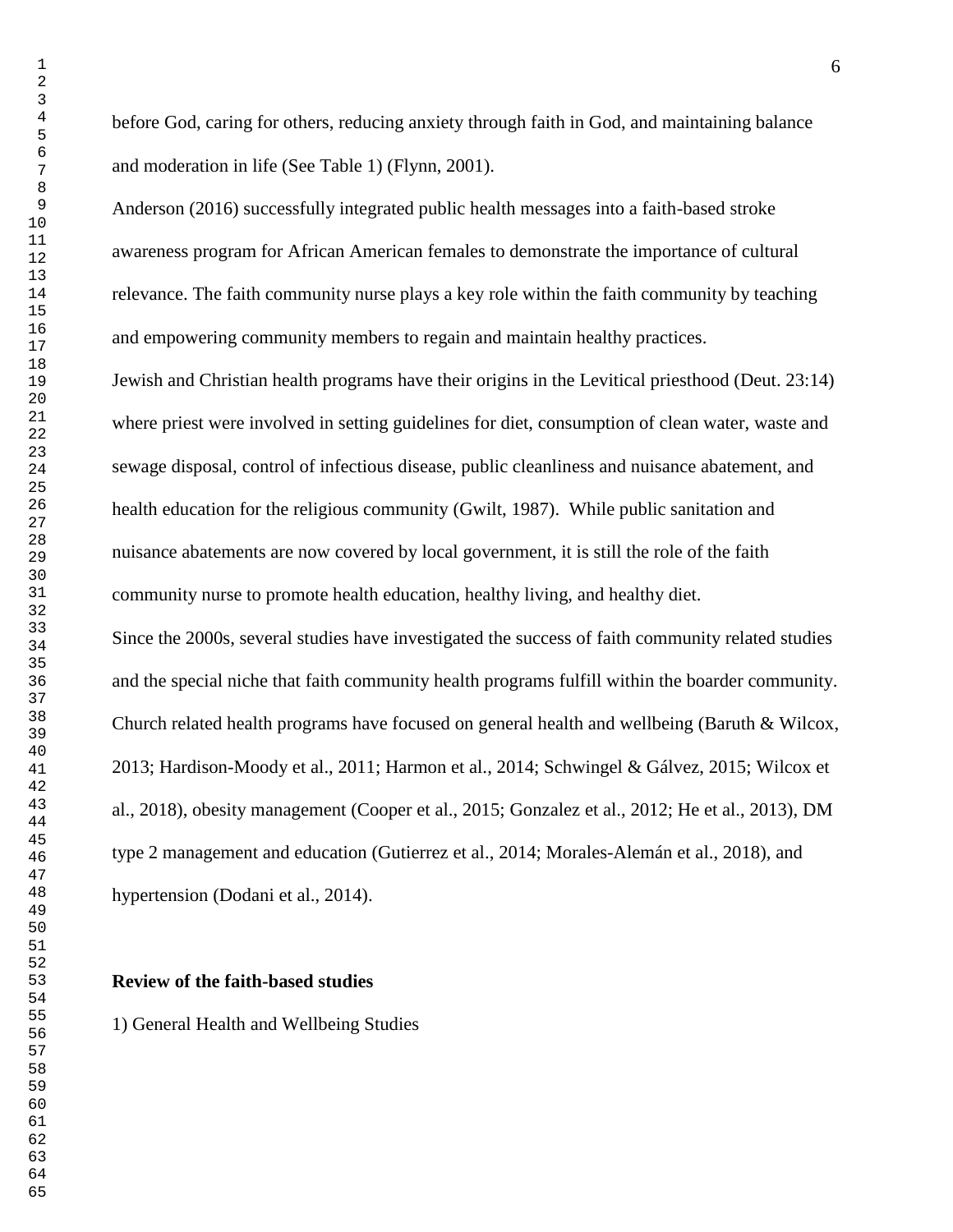Perhaps the single most promoted topic within faith-based organizations is a healthy lifestyle – one that includes being *right* with God, a good work ethic, reasonable rest (e.g., on the Sabbath), good interpersonal relationships, and good health. Faith-based programs that promote health include nutrition education often with an emphasis on increased consumption of fruit and vegetables, increased physical activity, and support groups to help increase accountability in learning and living out health-promoting lifestyle changes. While larger congregations tend to have health ministers and highly promoted programs, several studies from the primary literature reflect small initiatives or initiatives across several churches. Faith-based organizations that serve African American, Latino, or medically underserved congregants tend to have the greatest effect (Baruth & Wilcox, 2013; Schwingel & Gálvez, 2015; Wilcox et al., 2018). Research in South Carolina investigated the impact of a Faith, Activity, and Nutrition (FAN) program among African American churches (Baruth & Wilcox, 2013) and a medically underserved community (Wilcox et al., 2018). The 15-month FAN programs provided faith community members with education on nutrition and physical activity. All activity was selfreported by program participants and focused on four health behavior changes: Increased fruit and vegetable intake, decreased fat intake, increased fiber intake, and increase in physical activity. Among the African American participants, the most common behavior change was a decrease in fat and an increase in fiber intake; however, 31% of study participants positively changed at least one behavior, 31% of participants positively changed at least two behaviors, 13% of participants positively changed at least three behaviors, and 5% of study participants were able to achieve a change in all four health behaviors (Baruth & Wilcox, 2013). These changes reflect small but successful implementation of behavioral modification that will provide health benefits to study participants. Wilcox et al. (2018) report in a medically underserved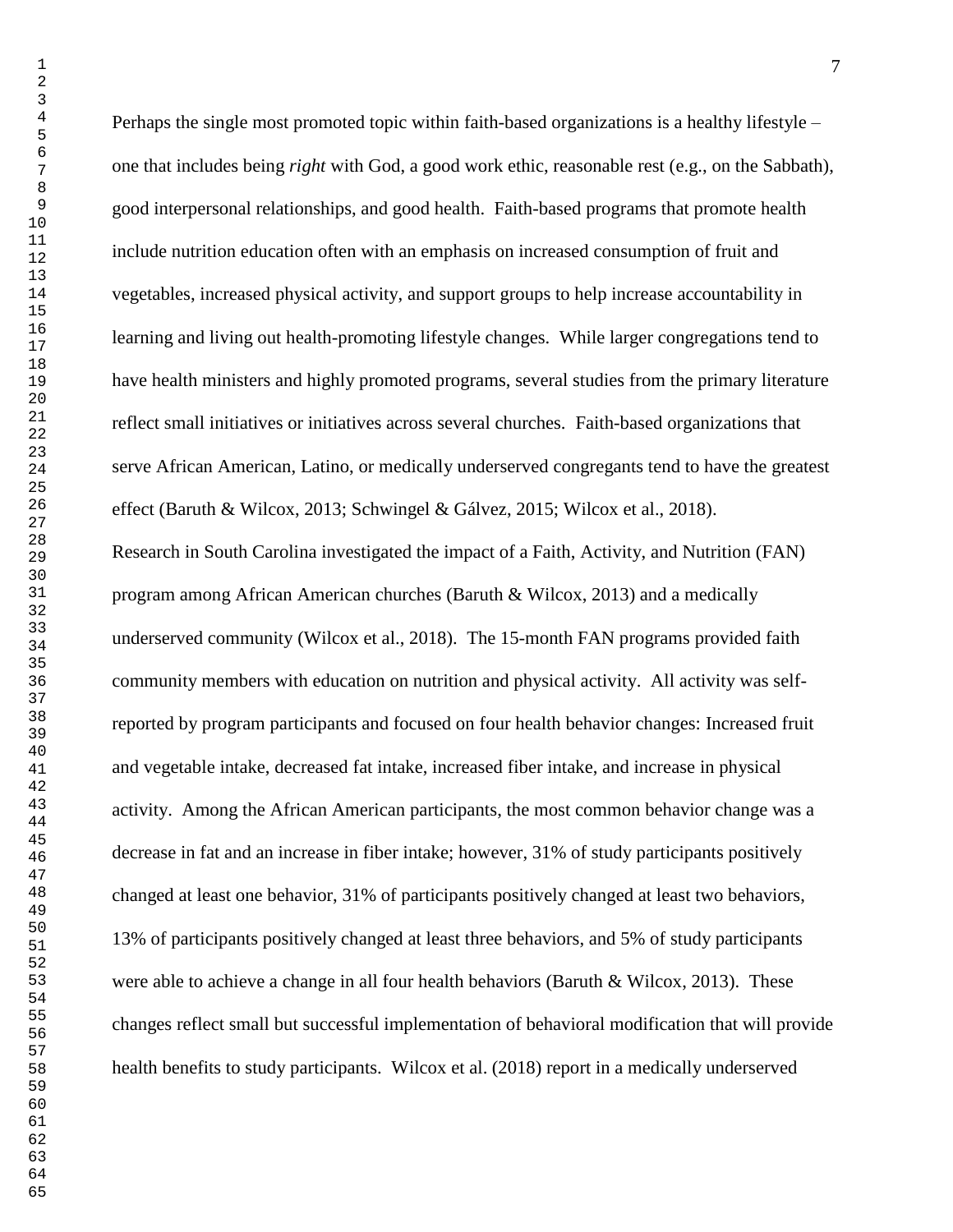community, the church can provide a positive source for promoting and organizing physical activity and healthy eating messages, especially if such programs are supported by church leadership (Wilcox et al., 2018).

A similar study in North Carolina, the Faithful Families Eating Smart and Moving More (Faithful Families) program, demonstrates the effect local churches have on low-income congregants. Participants included 941 members across 41 faith-based organizations of which 8.1% lacked any high school education; the majority of members were African Americans (70.5%) compared with Caucasians (25%) and Hispanics (1.4%). Most members (71.6%) were overweight or obese and impoverished (62.6% by national 2011 standards) with members suffering from heart disease (7.1%), diabetes (37.1%), high cholesterol (24.3%), and high blood pressure (37.1%). Faithful Families provided multi-level partnerships between the various faithbased organizations, North Carolina Cooperative Extension Service, and the North Carolina Department of Public Health that developed a series of education sessions on nutrition, food resource management, food safety, and physical activity. Results from the Faithful Families program reflected an increase in physical activity (32%), fruit (42%) and vegetable (49%) consumption, and nutrition practices such as food safety, meal planning, and checking food labels (83%) (Hardison-Moody et al., 2011). While governmental programs are important and provide essential funds and resources, the community church is a key stakeholder in providing resources to the people and promoting healthy lifestyle changes through accountability and encouragement.

The Dash of Faith pilot program (Harmon et al., 2014) investigated the potential benefits of a nutrition education program within two African American churches – one church serving as control group and one as an intervention group. Program goals were to increase fruit and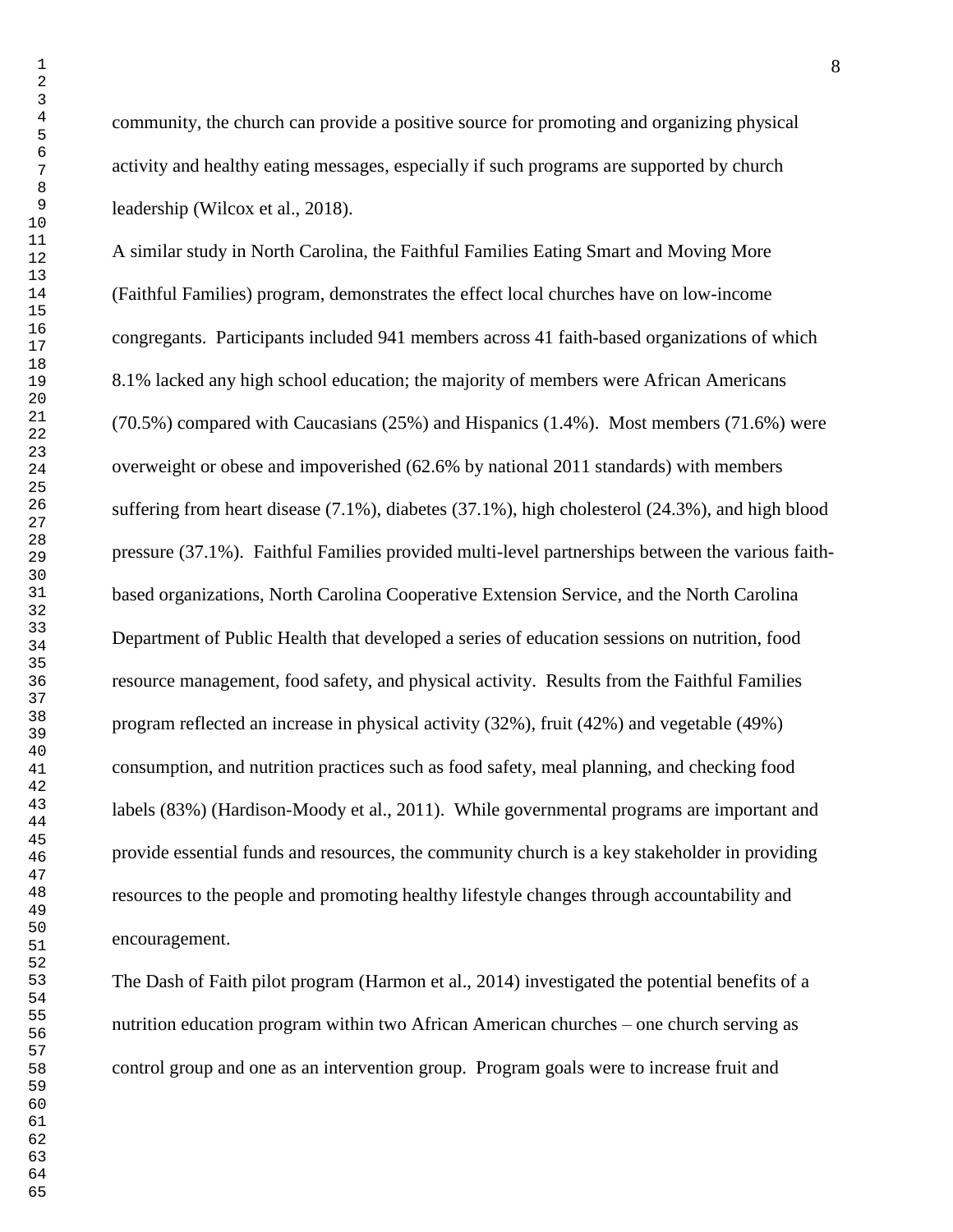vegetable consumption among participants. The 8-month study included 12 weekly classes for participants in both churches that provided nutrition education, meal prep workshops with provided recipes, guest speakers for selected topics, and participant discussions regarding barriers to meeting participant goals. While the control group received lectures and workshops provided by the study leaders, the intervention group used local leaders within the African American community who had expertise in the topics covered by the Dash of Faith program and included monthly potlucks for participants to practice their newly acquired skills in food prep and food selection. The intervention group included ten participants while the control group included 13; both groups represented similar churches based on health ministry programs, facilities, and congregant size. The majority of participants in both cohorts were women many of which had only a high school diploma or less education. The outcomes showed the intervention group did have a higher fruit and vegetable intake when compared to the control group during the second month of the study yet did not retain this lead when compared with the control group at months six and eight. There was no significant difference between the intervention and control groups with respect to decreased fat consumption (Harmon et al., 2014). These data suggest that short term (e.g. two or four month) programs would have the greatest chance of success rather than long-term (e.g., eight month) programs. This could in part be due to participant bias (Harmon et al., 2014), a decrease in participant motivation, or even life changes that derail healthy eating habits of participants.

Due to the faith-based organizations being at the core of Hispanic life (Schwingel & Gálvez, 2015; Villatoro, Dixon, & Mays, 2016; Villatoro, Morales, & Mays, 2014), faith related health programs can have an unique effect within the Latino community. Many Hispanics look to their faith-based community as a trusted authority figure thus the local faith-based organizations can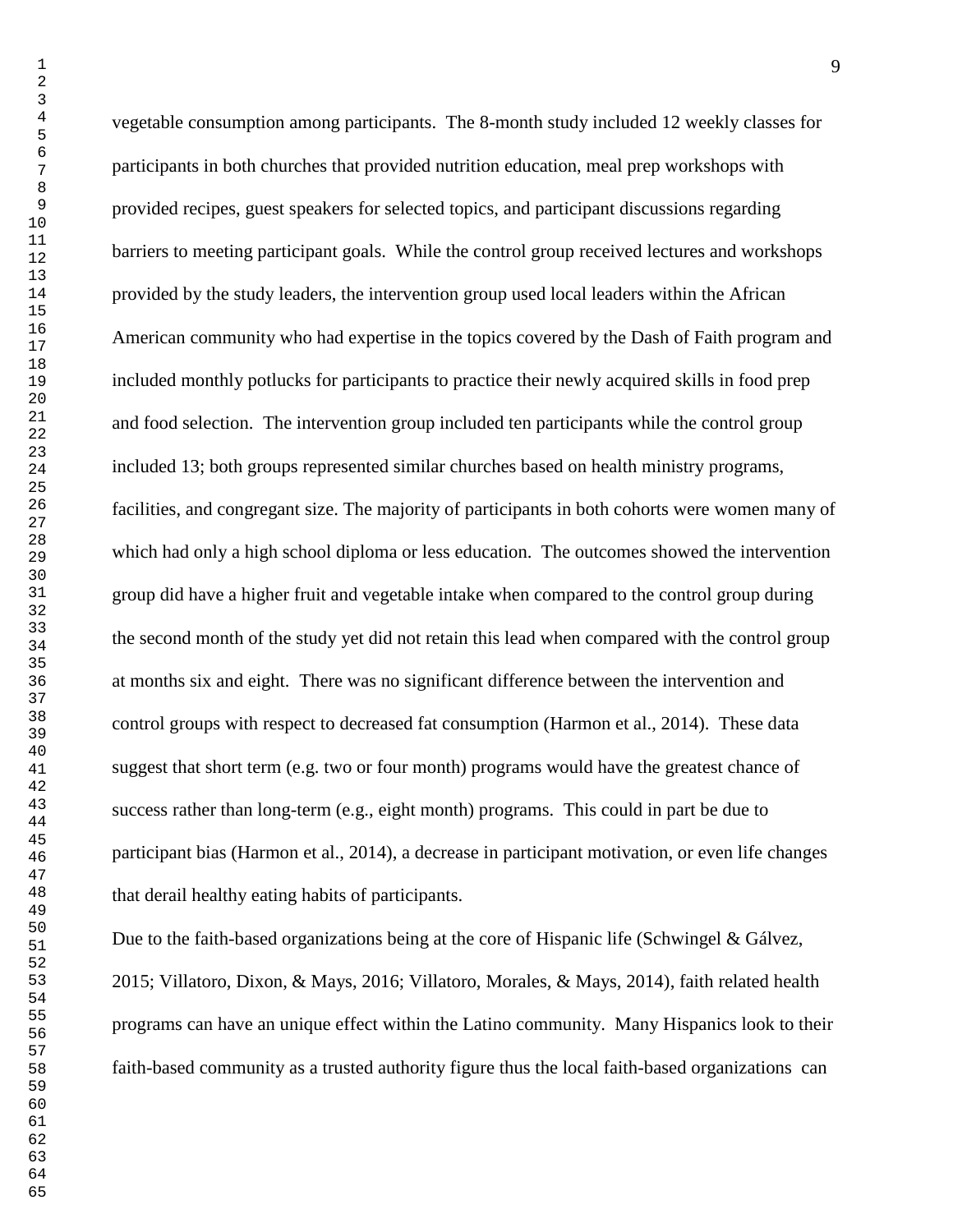strongly influence behavior patterns among its parishioners (Schwingel & Gálvez, 2015). Abuelas en Acción (AEA) is a Latino community-based health program linked closely with the Catholic Church such that health education sessions are tied to Bible readings, church hymns, and Catholic teachings. Participants are provided health education in a culturally relevant way that promoted both completion of the AEA program and long-term changes to develop a healthy lifestyle (Schwingel & Gálvez, 2015).

#### 2) Obesity Management

The highest rates of obesity among Americans occurs within the African American population, specifically among African American women (Timmons, 2014). While not true for all African Americans, those that practice religion tend to be highly involved within their faith communities that act as both a social and religious community cornerstone (Young, Patterson, Wolff, Greer, & Wynne, 2014). The local faith-based community meets not only the needs of its congregants but also those of the local community by addressing social welfare, educational, health, and social justice needs; therefore, the faith-based community plays a key role in promoting good health behaviors (Young et al., 2014). Because obesity is linked to higher risks for heart disease, high blood pressure, stroke, and diabetes (Cooper et al., 2015), faith community-based weight management programs have the potential for high impact in behavioral changes for both community and faith community members.

Project HEAL (Healthy Eating, Active Lifestyles) and Project TEACH (Transforming, Empowering, and Affecting Congregation Health) represent two faith-based community weight management programs that promote culturally significant health education (Cooper et al., 2015). Project HEAL was a 10-week nutrition and physical activity course that encouraged peer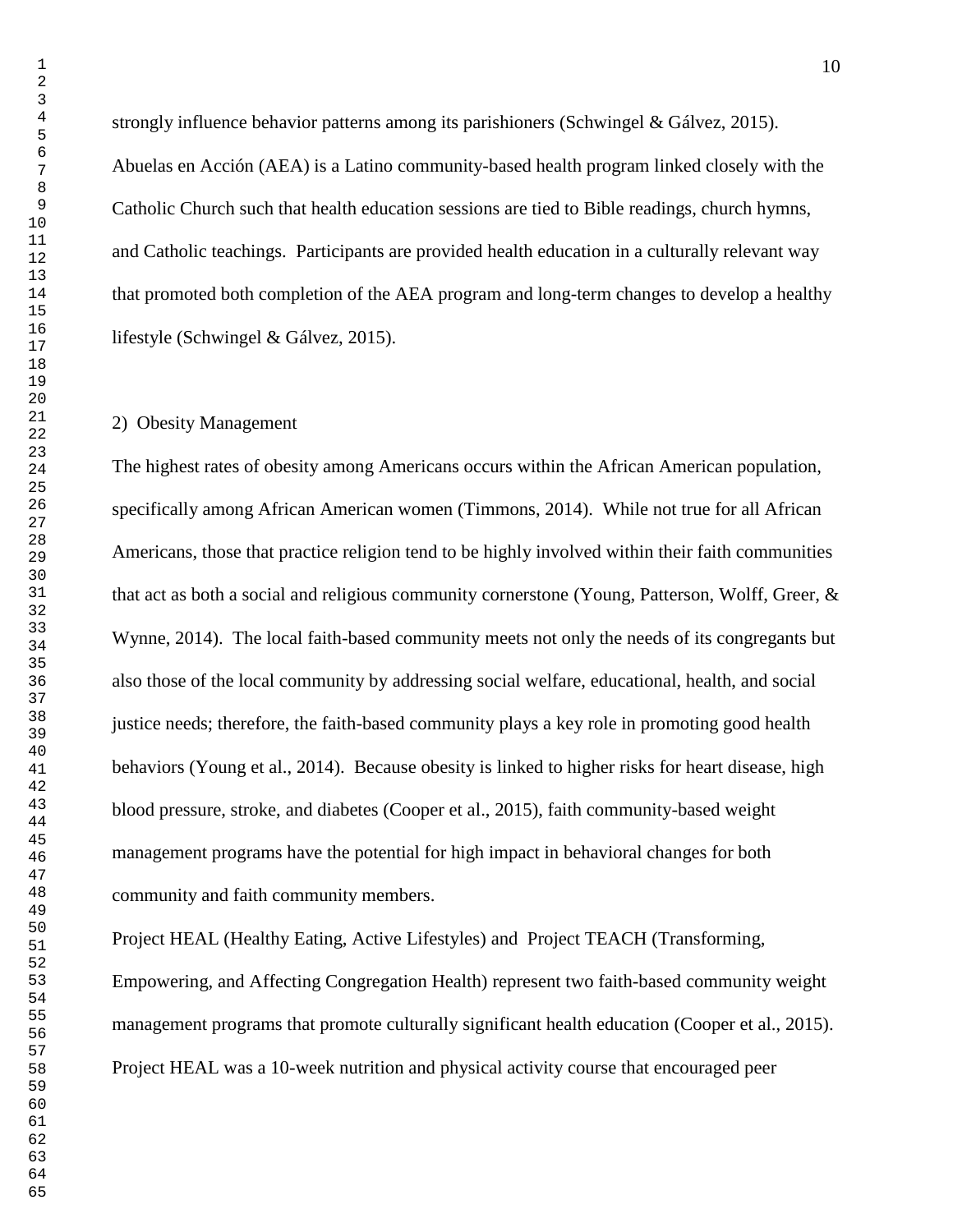interaction and group sharing as a way of increasing accountability and long-term change among participants. By the end of the program, participants experienced an average 1.4% decrease in body fat compared to a 1% body fat increase in a control group (Cooper et al., 2015). Likewise, Project TEACH was a 12-week study that also focused on nutrition and physical activity education. While TEACH utilized a series of education sessions to highlight skills such as reading and understanding food labels, food prep demonstrations, and the mental and physical health influences on food consumption; it also provided sessions on physical activity and linking good eating habits and physical activity to faith (1 Cor 6:9). Project TEACH directly utilized faith community nurses to promote health, holistic wellness, and a safe environment through a variety of instructional sessions, meal prep demonstrations, and physical activity classes such as dance, aerobics, plyometric training, relay games, and yoga. After completing Project TEACH, participants showed decreases in circumference measurements (arm, neck, hips, thigh, and waist), weight, and BMI. While participants commented on TEACH's enjoyment, the biggest take away was positive lifestyle changes had been made (Cooper et al., 2015). Perhaps the most important aspect of the HEAL and TEACH projects were that they produced long-term changes within participant lives and built and/or strengthened relationships among faith community participants that provided additional social interactions and accountability after the program was concluded.

Studies that focus strictly on obesity within the adult Hispanic population are rather limited and mostly center on community-based efforts. Gonzalez et al. (2012) and He et al. (2013) describe the need for education related programs and the development of safe recreation areas especially for children. Both recommend a dual approach – better food choices and increased activity for Hispanics (Gonzalez et al., 2012; He et al., 2013). While the role of the local faith community in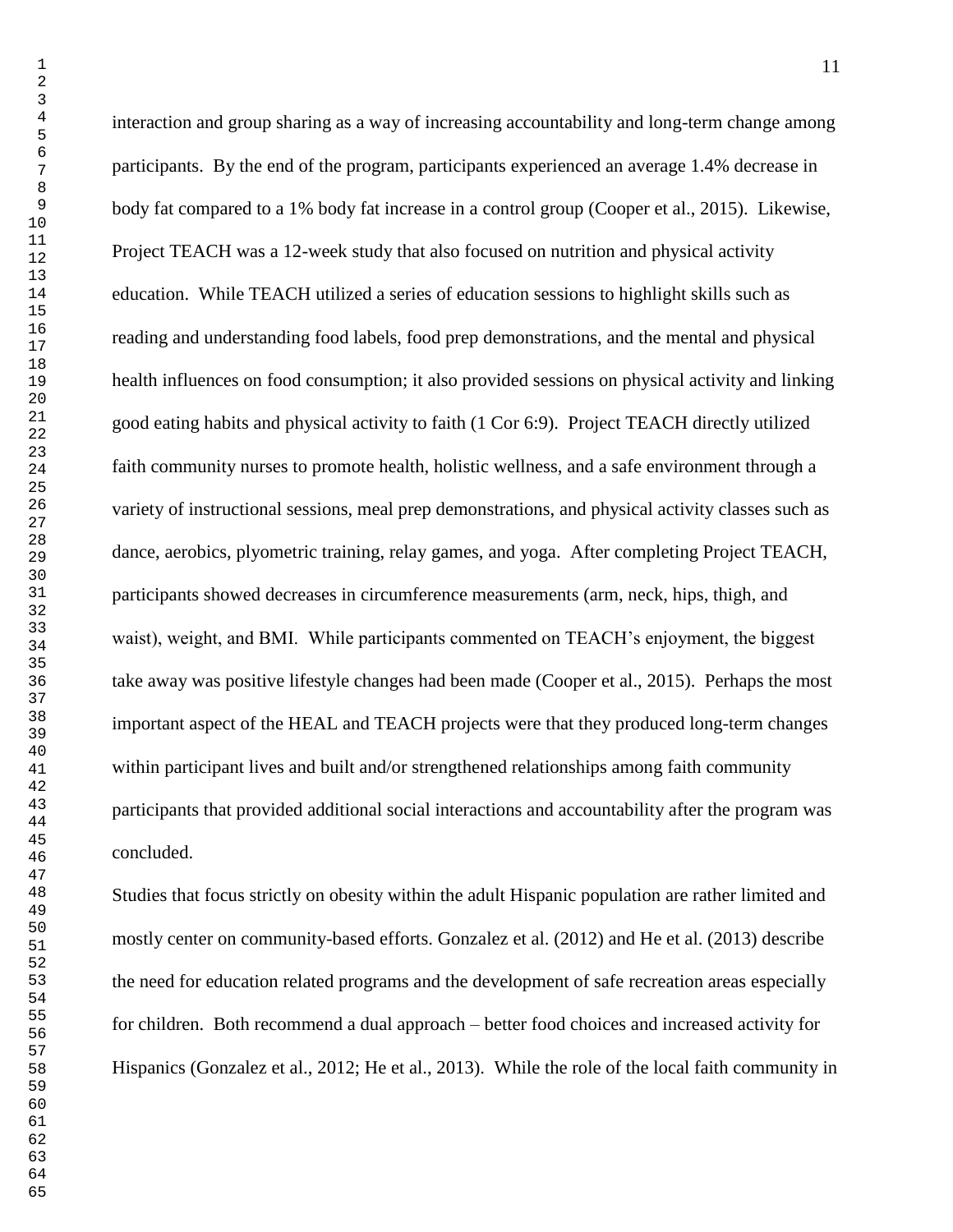meeting the needs of the Hispanic community is the same as those needs of the African American community, there seems to be an approximate one decade lag in church-sponsored

programs for Latinos.

#### 3) DM Type 2 Management and Education

DM type 2 is prevalent among all American communities though persons with lower education and members of the African American or Hispanic communities tend to have higher rates. The prevalence of diabetes within the African American community alone has more than doubled since 2000 (Newlin, Dyess, Allard, Chase, & Melkus, 2012). While diabetic education programs and federal incentives for offering such programs exist, there are often problems with both provider and patient in receiving the information and support necessary to make such programs viable. Providers often encounter problems with physical resources (e.g., time, lack of support staff, and access to materials that meet current diabetic education standards) and cultural resources (e.g., training on how to provide education in a culturally sensitive manner). Patients often mistrust healthcare providers and healthcare systems, especially when there is no established relationship with providers, and financial barriers (Newlin et al., 2012). Due to patient distrust, the CDC and the National Institutes of Health (NIH) recommend and support local healthcare providers, community health program leaders, and federal and state program coordinators partner with faith-based community leaders to promote education in a culturally sensitive manner (Newlin et al., 2012).

Two programs of interest include Healthy Congregations Healthy Communities (HCHC) Program sourced in Alabama (Morales-Alemán et al., 2018) and Fine, Fit, and Fabulous (FFF) which is set in New York City neighborhoods (Gutierrez et al., 2014). Both programs use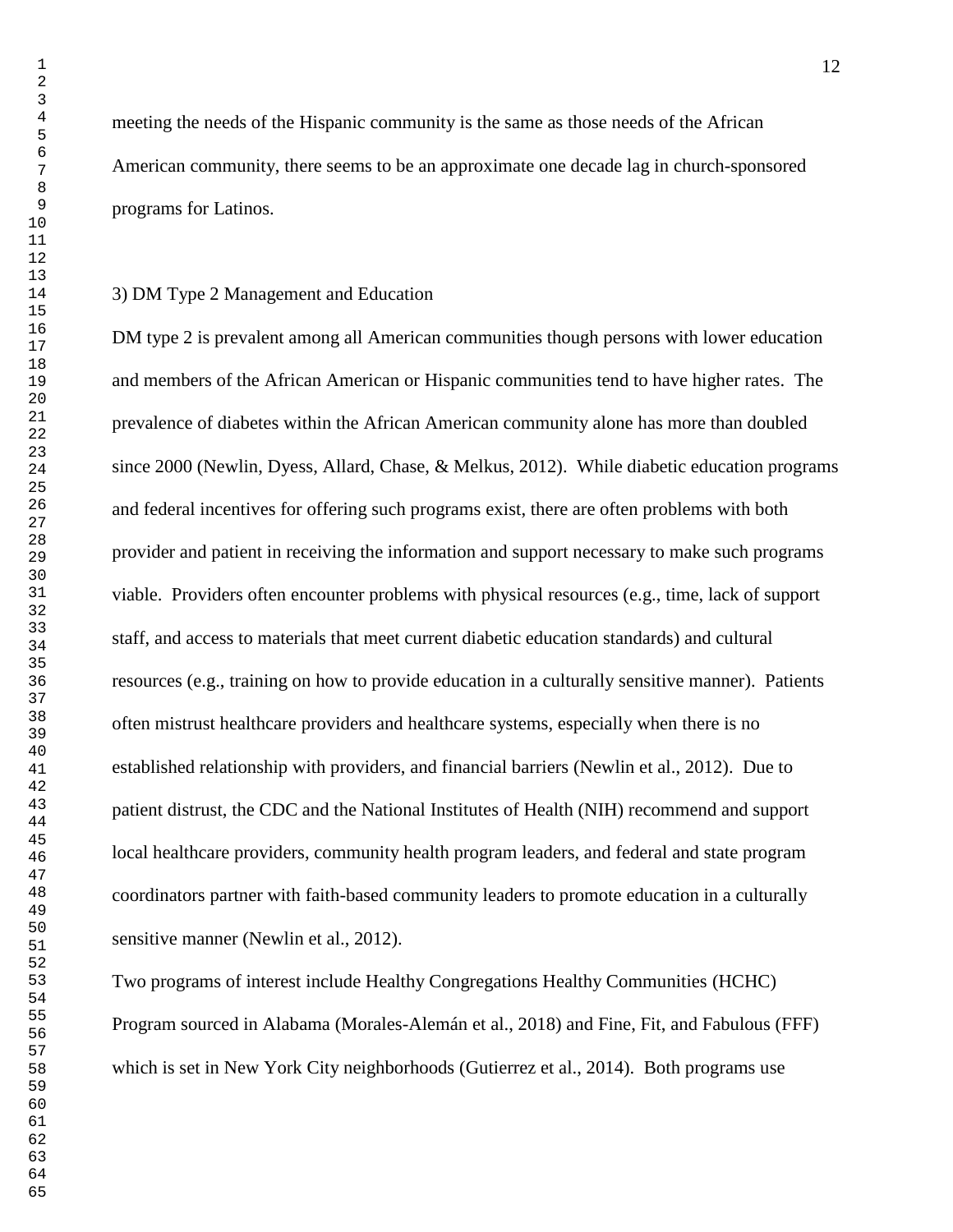connections with faith-based communities to provide culturally sensitive diabetic education, fitness activities, and links to scripture for the African American and Latino populations they serve (Gutierrez et al., 2014; Morales-Alemán et al., 2018). The FFF program provided education and resources for 183 participants in 15 churches in the Bronx and Harlem, New York, who, at the end of the month long program, reported they were better able to judge portion size, read and understand food labels, increase activity and exercise, and begin eating fruit daily (Gutierrez et al., 2014). The HCHC program offered a unique approach to education by training 35 faith community leaders within African American churches located in Alabama. Pastors were asked to nominate parishioners who would agree to attend training sessions, provide training for one year, were interested in healthcare, were effective communicators, and were respected members of their local congregations (Morales-Alemán et al., 2018). While members other than faith community nurses could be nominated, the faith community nurse was an ideal candidate for such training and education program of their local faith community members. Community health leaders would receive training in health care access, diabetes education, the Wellness Model which includes both physical and spiritual wellness, nutrition, stress management, and physical activity. Training not only increased community health leaders' knowledge but also increased confidence in their ability to carry out wellness related education sessions within their faith-based community (Morales-Alemán et al., 2018).

4) Heart Disease

Hypertension and related heart disease is a leading cause of death within the African American, Caucasian, and Hispanic communities (CDC., 2017a, 2017b). As with any health behavior modification or education program, the local faith community offers an influential platform for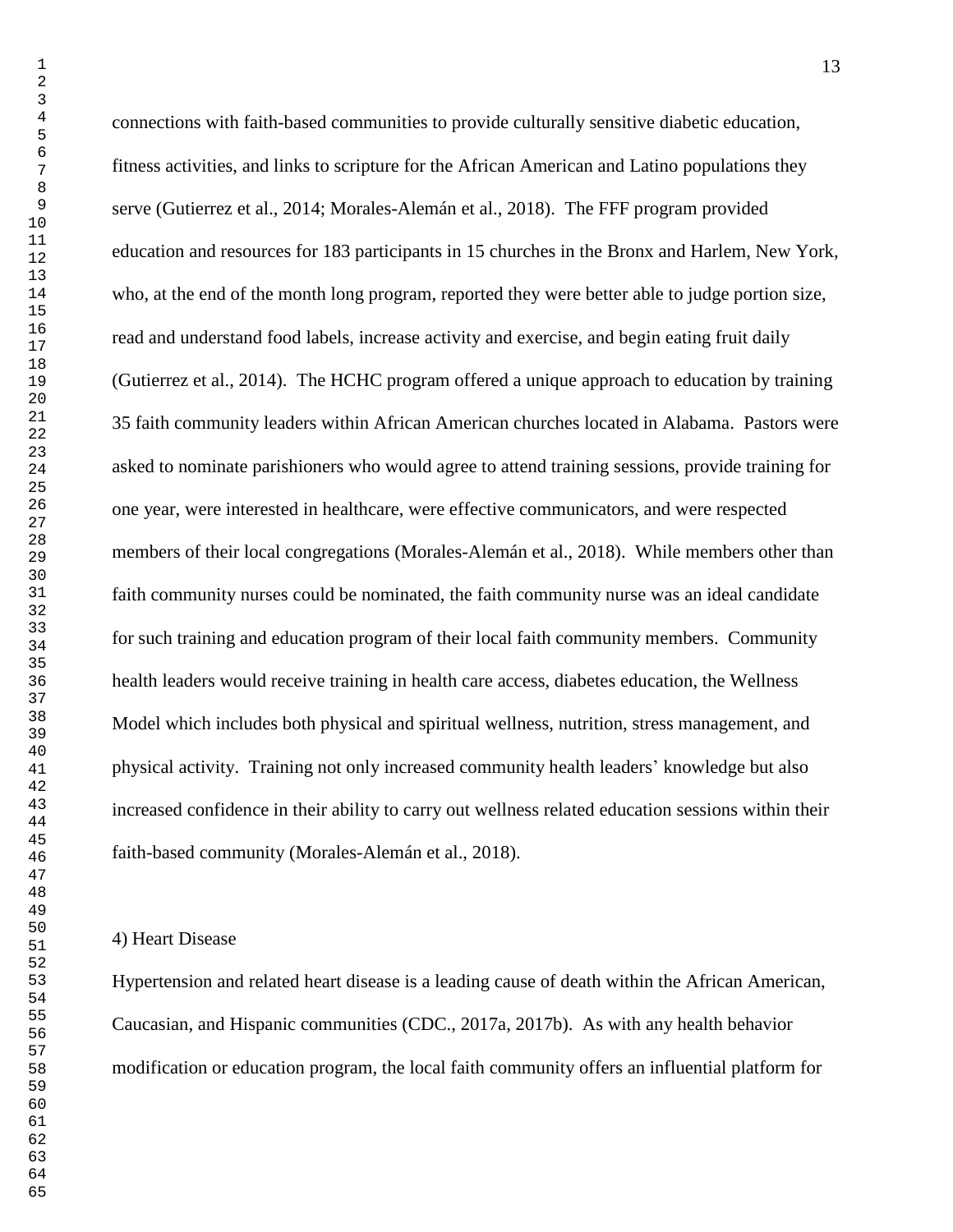reaching people in a trusted and culturally sensitive manner. This is most evident within African American communities due to the local faith community's historical role within African American culture and society (Dodani et al., 2014). Dodani et al. (2014) describes the effects of HEALS (Healthy Eating and Living Spiritually) program, a faith-based community program that targets cardiovascular disease within African American churches of Jacksonville, FL though the use of faith community nurses and lay health advisors. Because the program partners with local faith-based communities, it benefits from faith community support networks, has the ability to reach members who would not otherwise accept or seek help, allows faith community members to care for one another, and provides care in a cost effective manner (Dodani et al., 2014). HEALS is a 12-week program that provides participant education on nutrition, meal prep, applying health eating skills to eating out, motivation, and training on how to deal with setbacks and negativity. Dodani et al. (2014) note programs that provide training for lay educators or faith community nurses must be further evaluated for their long-term ability to effect and maintain behavior change within their local faith communities.

#### **Conclusions**

Contemporary literature continues to support the association between religious involvement and health lifestyle behaviors (Chatters, 2000; Gotwals, 2018; Kyryliuk, Baruth, & Wilcox, 2015; Lancaster, Carter-Edwards, Grilo, Shen, & Schoenthaler, 2014; Levin, 2014; Sattin et al., 2016; Timmons, 2014; Yeary et al., 2015; Young et al., 2014). Perhaps the most significant barrier to any health education program is the ability to produce long-term behavior change for program participants. While education programs may motivate short-term change, lifestyle behavior change is dependent upon several factors such as cultural appropriateness, long-term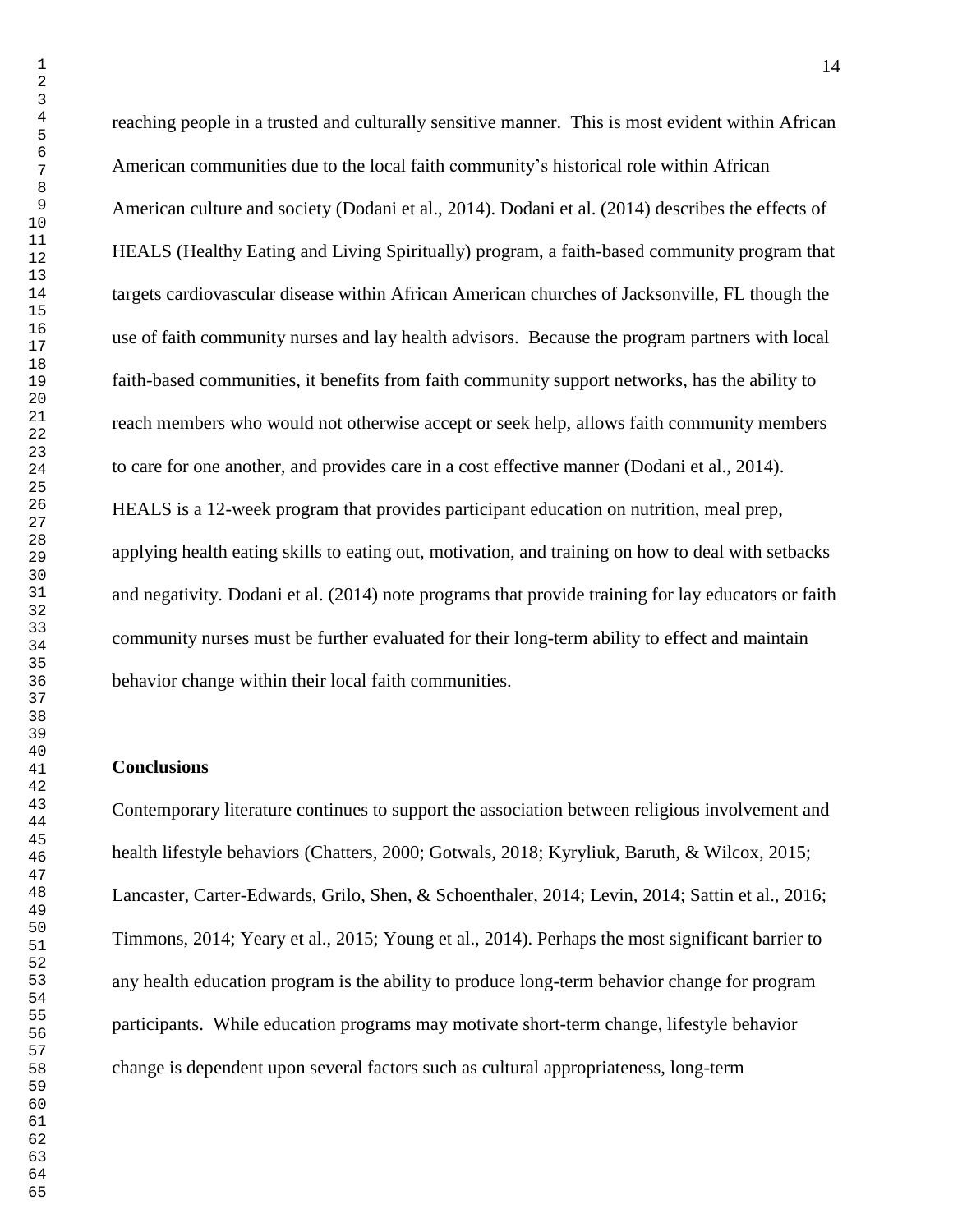commitment to achieve and maintain health goals, resources to achieve and sustain short and long-term goals, interpersonal and community support, and self-efficacy. Governmental programs may provide participants with resources and education, but they often lack the longterm relationship commitments that faith-based organizations provide; in addition, some people have difficulty accessing medical health programs and may lack trust in governmental or health care provider sponsored programs. Faith-based organizations, however, are seen as an authority figure within Hispanic communities and a cornerstone of African American communities (Harmon et al., 2014; Schwingel & Gálvez, 2015). However, the local faith community historically has not qualified for government aid to develop and maintain faith-based education programs (Levin, 2014), thus faith communities that serve and support low income communities may not have the resources necessary to meet the health needs of their congregants. With the CDC's and NIH's backing, more university and government sponsored programs are reaching out to faith-based organizations to better serve people in need (Morales-Alemán et al., 2018; Newlin et al., 2012). Additionally, growing literature continues to support the role and value of the faith community nurse as key in implementing health education programs, providing resources through the local church, and building and encouraging positive, motivating relationships between program participants, nurse education, patient care, and reflective practice (Fawcett & Noble, 2004; Gotwals, 2018; McKnight, 2017; Murphy & Walker, 2013; Pfeiffer, 2018; Pfeiffer, Gober, & Taylor, 2014; Rieg, Newbanks, & Sprunger, 2018; Simon, Hodges, & Schoonover-Shoffner, 2020; Taylor, Park, & Pfeiffer, 2014). Campbell et al. (2007) suggest health interventions that incorporate a spiritual element have been successfully used within the African American community as these programs play a key role in positive behavioral change. Young et al. (2014) adds that religious based organizations have the unique ability to address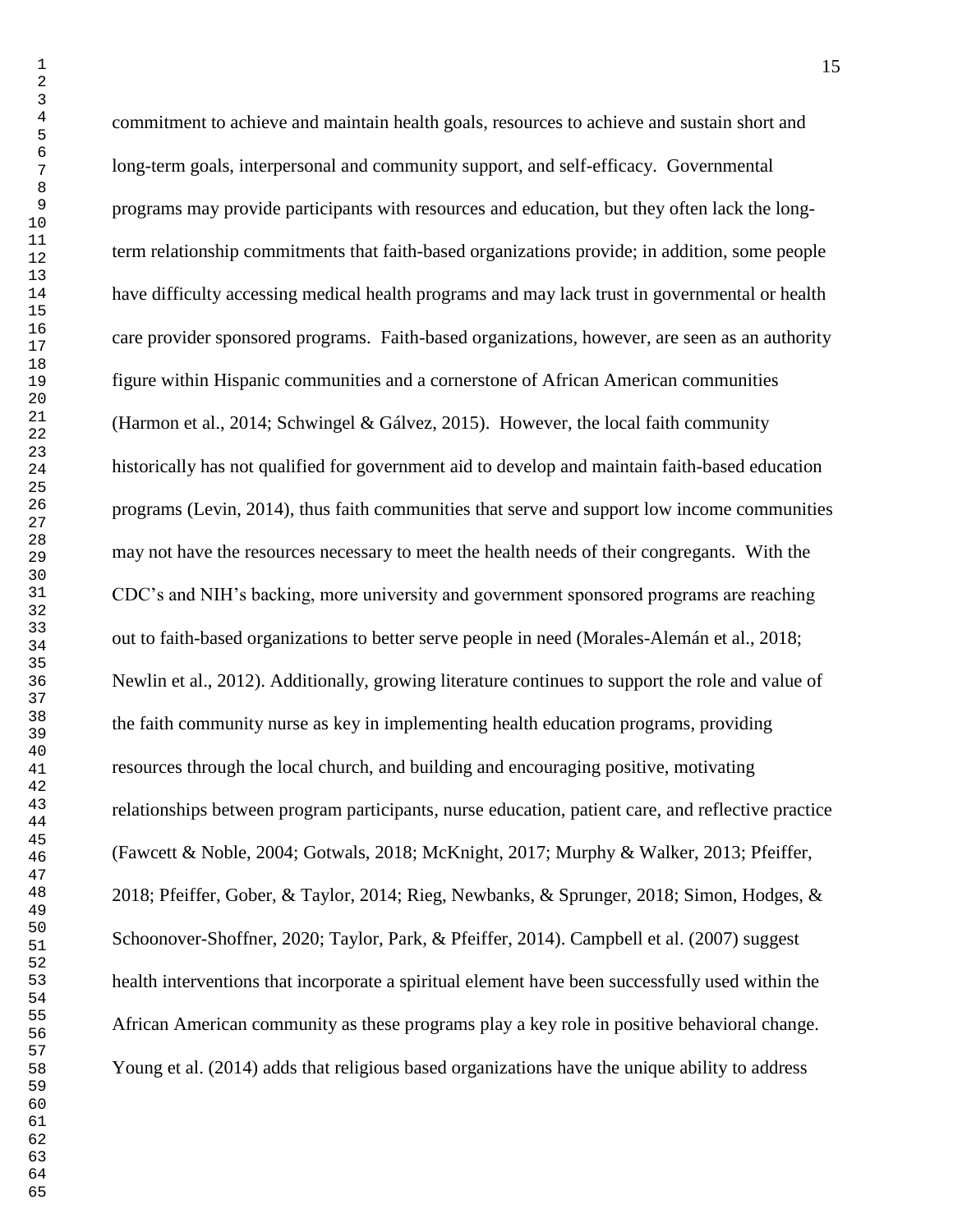public health needs in a diverse population, often reaching into communities where other programs could not. This is a research gap worthy of further exploration. Regardless of the method, faith-based programs provide access that governmental programs lack and are thereby able to affect long-term behavior changes and provide accountability thought congregant relationships.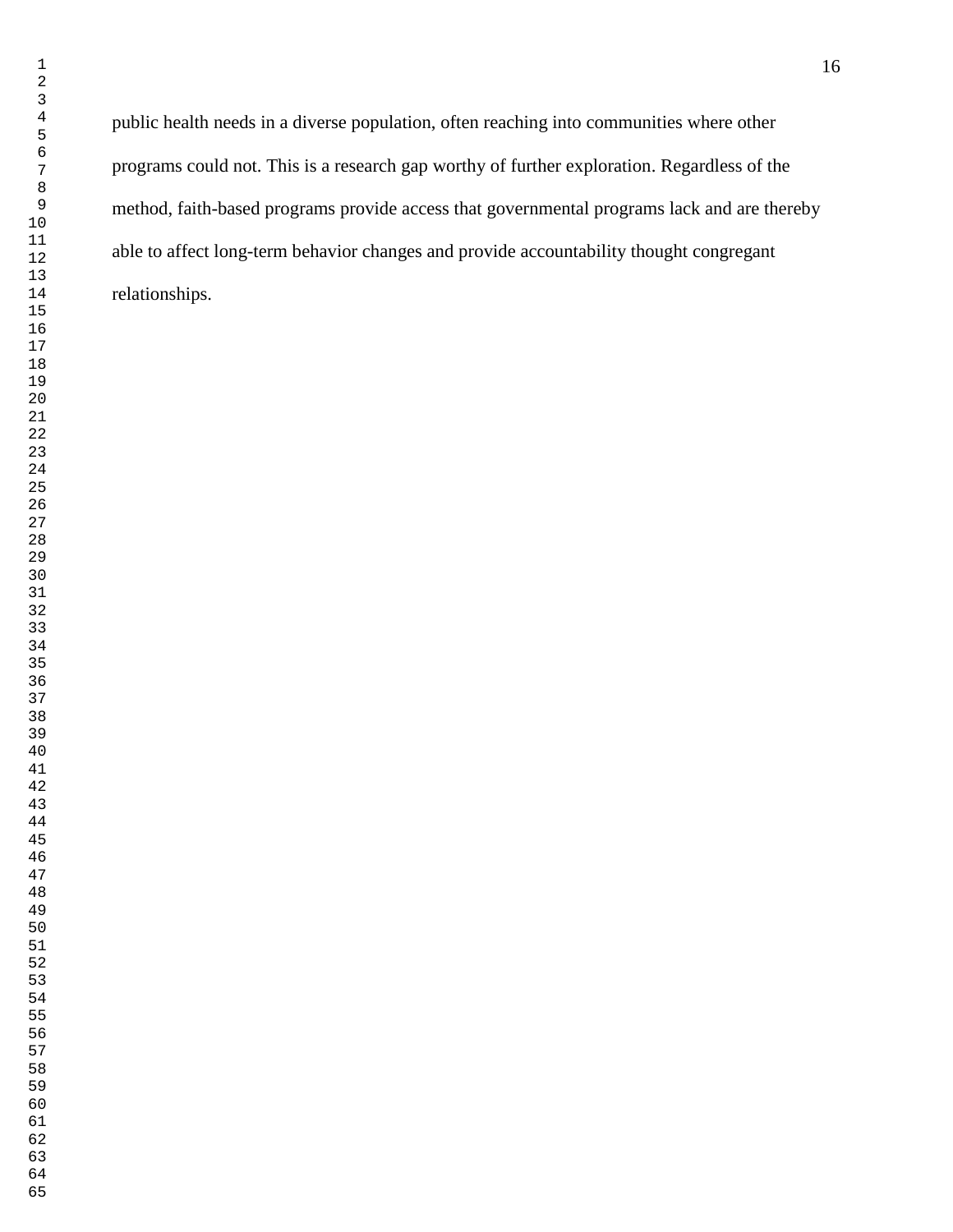# **References**

- Anderson, S. H. (2016). *An Investigation of Stroke Awareness among African American Women in Faith Based Organizations: A Mixed Methods Intervention Study.* (EdD), A.T. Still University of Health Sciences. Retrieved from [https://search.proquest.com/openview/211b328895bdc651a21c9c46060c8b3d/1?pq](https://search.proquest.com/openview/211b328895bdc651a21c9c46060c8b3d/1?pq-origsite=gscholar&cbl=18750&diss=y)[origsite=gscholar&cbl=18750&diss=y](https://search.proquest.com/openview/211b328895bdc651a21c9c46060c8b3d/1?pq-origsite=gscholar&cbl=18750&diss=y) (ProQuest Number 10141477)
- Bard, J. A. (2006). Faith Community Nurses and the Prevention and Management of Addiction Problems. *Journal of Addictions Nursing, 17*(2), 115-120. doi:10.1080/10884600600668302
- Baruth, M., & Wilcox, S. (2013). Multiple behavior change among church members taking part in the faith, activity, and nutrition program. *Journal of Nutrition Education and Behavior,*  (5), 428-434. doi:10.1016/j.jneb.2013.03.002
- Campbell, M. K., Hudson, M. A., Resnicow, K., Blakeney, N., Paxton, A., & Baskin, M. (2007). Church-based health promotion interventions: evidence and lessons learned. *Annual review of public health, 28*, 213-234. doi:10.1146/annurev.publhealth.28.021406.144016
- CDC. (2017a). Heart Disease Fact Sheet. Retrieved from [https://www.cdc.gov/dhdsp/data\\_statistics/fact\\_sheets/fs\\_heart\\_disease.htm](https://www.cdc.gov/dhdsp/data_statistics/fact_sheets/fs_heart_disease.htm)
- CDC. (2017b). Heart Disease Facts. Retrieved from<https://www.cdc.gov/heartdisease/facts.htm>
- CDC. (2017c). National Diabetes Statistic Report, 2017. Retrieved from <https://www.cdc.gov/features/diabetes-statistic-report/index.html>
- CDC. (2018). Incidence of Diagnosed Diabetes. Retrieved from <https://www.cdc.gov/diabetes/data/statistics-report/incidence-diabetes.html>
- CDC. (2019). Health, United States Spotlight Racial and Ethnic Disparities in Heart Disease. Retrieved from [https://www.cdc.gov/nchs/hus/spotlight/2019-heart-disease](https://www.cdc.gov/nchs/hus/spotlight/2019-heart-disease-disparities.htm)[disparities.htm](https://www.cdc.gov/nchs/hus/spotlight/2019-heart-disease-disparities.htm)
- Chatters, L. M. (2000). Religion and health: public health research and practice. *Annual review of public health, 21*, 335-367. doi:10.1146/annurev.publhealth.21.1.335
- Chatters, L. M., Levin, J. S., & Ellison, C. G. (1998). Public health and health education in faith communities. *Health education & behavior, 25*(6), 689-699. doi:10.1177/109019819802500602
- Cooper, K. C., King, M. A., & Sarpong, D. F. (2015). Tipping the scales on obesity: churchbased health promotion for African American women. *Journal of Christian Nursing,*  (1), 41-45.
- Degano, I. R., Marrugat, J., Grau, M., Salvador-Gonzalez, B., Ramos, R., Zamora, A., . . . Elosua, R. (2017). The association between education and cardiovascular disease incidence is mediated by hypertension, diabetes, and body mass index. *Scientific reports,*  (1), 12370. doi:10.1038/s41598-017-10775-3
- Dodani, S., Beayler, I., Lewis, J., & Sowders, L. A. (2014). HEALS Hypertension Control Program: Training Church Members as Program Leaders. *The Open Cardiovascular Medicine Journal, 8*, 121-127. doi:10.2174/1874192401408010121
- Fawcett, T. N., & Noble, A. (2004). The challenge of spiritual care in a multi-faith society experienced as a Christian nurse. *Journal of Clinical Nursing, 13*(2), 136-142. doi:10.1046/j.1365-2702.2003.00870.x
- Flynn, L. (2001). A Christian model of health promotion. *Journal of Christian Nursing, 18*(1), 31-33.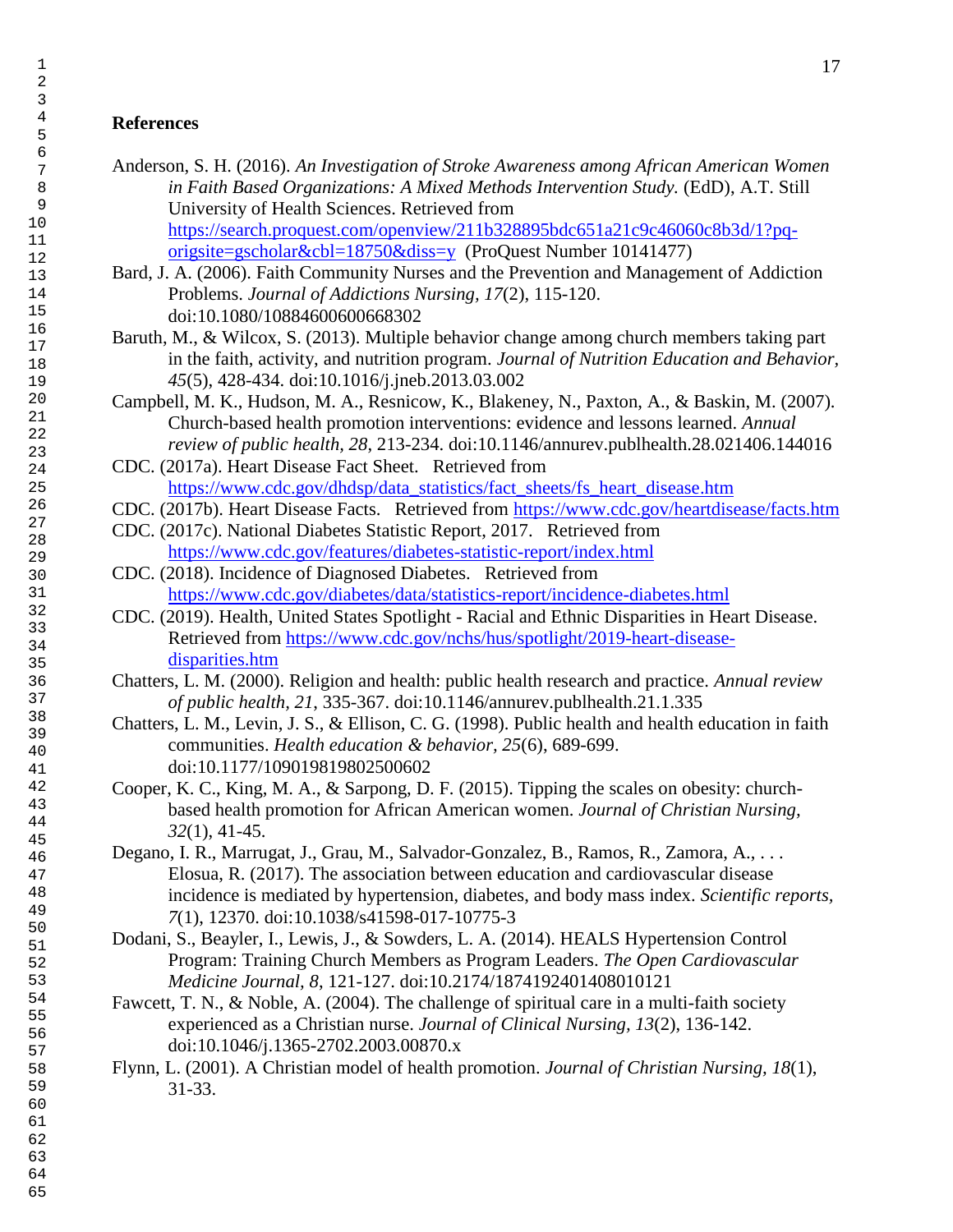- Gonzalez, E., Villanueva, S., & N Grills, C. (2012). Communities Creating Healthy Environments to Combat Obesity: Preliminary Evaluation Findings From Two Case Studies. *Californian Journal of Health Promotion, 10*, 88-98. doi:10.32398/cjhp.v10iSI-Latino.1486
- Gotwals, B. (2018). Self-Efficacy and Nutrition Education: A Study of the Effect of an Intervention with Faith Community Nurses. *Journal of Religion and Health, 57*(1), 333- 348. doi:10.1007/s10943-017-0465-2
- Gutierrez, J., Devia, C., Weiss, L., Chantarat, T., Ruddock, C., Linnell, J., . . . Calman, N. (2014). Health, Community, and Spirituality: Evaluation of a Multicultural Faith-Based Diabetes Prevention Program. *Diabetes Educator, 40*(2), 214-222. doi:10.1177/0145721714521872
- Gwilt, J. R. (1987). Public health in the Bible. *Journal of the Royal Society of Health, 107*(6), 247-248.
- Hales, C. M., Carroll, M. D., Fryar, C. D., & Ogden, C. L. (2017). Prevalence of obesity among adults and youth: United States, 2015–2016. Retrieved from <https://www.cdc.gov/nchs/products/databriefs/db288.htm>
- Hardison-Moody, A., Dunn, C., Hall, D., Jones, L., Newkirk, J., & Thomas, C. (2011). Multi-Level Partnerships Support a Comprehensive Faith-Based Health Promotion Program. *Journal of Extension, 49*(6), 1-5.
- Harmon, B. E., Adams, S. A., Scott, D., Gladman, Y. S., Ezell, B., & Hebert, J. R. (2014). Dash of Faith: A Faith-Based Participatory Research Pilot Study. *Journal of Religion and Health, 53*(3), 747-759. doi:10.1007/s10943-012-9664-z
- He, M., Wilmoth, S., Bustos, D., Jones, T., Leeds, J., & Yin, Z. (2013). Latino church leaders' perspectives on childhood obesity prevention. *American Journal of Preventive Medicine,*  (3 Suppl 3), S232-239. doi:10.1016/j.amepre.2012.11.014
- Kyryliuk, R., Baruth, M., & Wilcox, S. (2015). Predictors of Weight Loss for African-American Women in the Faith, Activity, and Nutrition (FAN) Study. *Journal of Physical Activity and Health, 12*(5), 659-665. doi:doi:10.1123/jpah.2013-0220
- Lancaster, K. J., Carter-Edwards, L., Grilo, S., Shen, C., & Schoenthaler, A. M. (2014). Obesity interventions in African American faith-based organizations: A systematic review. *Obesity Reviews, 15*, 159-176. doi:10.1111/obr.12207
- Levin, J. (2014). Faith-based initiatives in health promotion: history, challenges, and current partnerships. *American journal of health promotion, 28*(3), 139-141. doi:10.4278/ajhp.130403-CIT-149
- McKnight, H. (2017). Aligning Career with Faith: Reflective Practice for Christian Nurse Educators. *Journal of Christian Nursing, 34*(2), E23-E25. doi:10.1097/CNJ.0000000000000376
- Morales-Alemán, M. M., Moore, A., & Scarinci, I. C. (2018). Development of a Participatory Capacity-Building Program for Congregational Health Leaders in African American Churches in the US South. *Ethnicity & disease, 28*(1), 11-18. doi:10.18865/ed.28.1.11
- Murphy, L. S., & Walker, M. S. (2013). Spirit-guided care: Christian nursing for the whole person. *Journal of Christian Nursing, 30*(3), 144-152; quiz 153-144. doi:10.1097/cnj.0b013e318294c289
- Newlin, K., Dyess, S. M., Allard, E., Chase, S., & Melkus, G. D. (2012). A methodological review of faith-based health promotion literature: advancing the science to expand

 

- 
-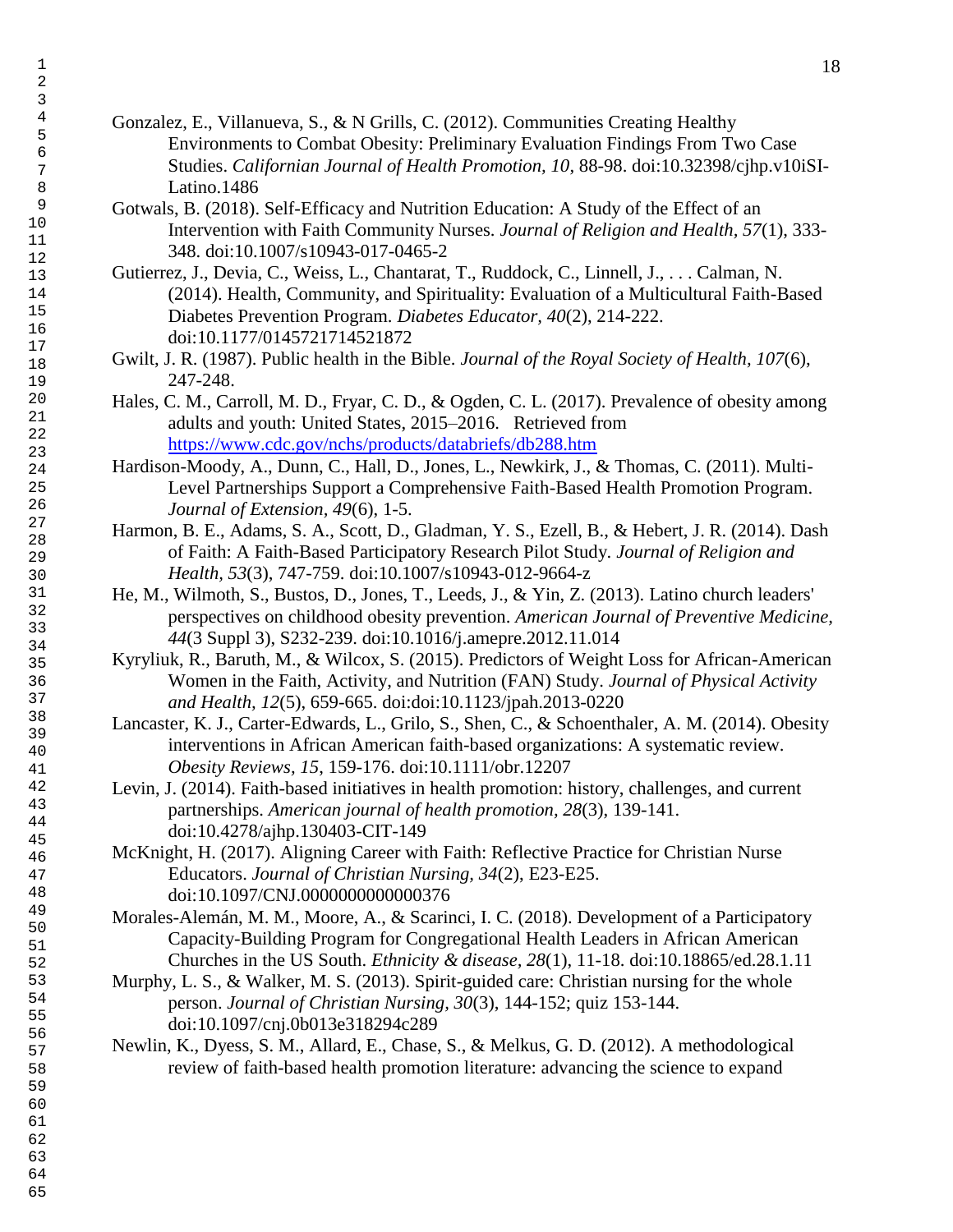delivery of diabetes education to Black Americans. *Journal of Religion and Health,*  (4), 1075-1097. doi:10.1007/s10943-011-9481-9

- Odoms-Young, A. M., Kong, A., Schiffer, L. A., Porter, S. J., Blumstein, L., Bess, S., ... Fitzgibbon, M. L. (2014). Evaluating the initial impact of the revised Special Supplemental Nutrition Program for Women, Infants, and Children (WIC) food packages on dietary intake and home food availability in African-American and Hispanic families. *Public Health Nutrition, 17*(1), 83-93. doi:10.1017/s1368980013000761
- Ogden, C. L., Fakhouri, T. H., Carroll, M. D., Hales, C. M., Fryar, C. D., Li, X., & Freedman, D. S. (2017). Prevalence of Obesity Among Adults, by Household Income and Education - United States, 2011-2014. *MMWR. Morbidity and mortality weekly report, 66*(50), 1369- 1373. doi:10.15585/mmwr.mm6650a1
- Pfeiffer, J. (2018). Strategies christian nurses use to create a healing environment. *Religions,*  (11). doi:10.3390/rel9110352
- Pfeiffer, J. B., Gober, C., & Taylor, E. J. (2014). How christian nurses converse with patients about spirituality. *Journal of Clinical Nursing, 23*(19-20), 2886-2895. doi:10.1111/jocn.12596
- Rieg, L. S., Newbanks, R. S., & Sprunger, R. (2018). Caring from a Christian Worldview: Exploring Nurses' Source of Caring, Faith Practices, and View of Nursing. *Journal of Christian Nursing, 35*(3), 168-173. doi:10.1097/CNJ.0000000000000474
- Sattin, R. W., Williams, L. B., Dias, J., Garvin, J. T., Marion, L., Joshua, T. V., . . . Venkat Narayan, K. M. (2016). Community Trial of a Faith-Based Lifestyle Intervention to Prevent Diabetes Among African-Americans. *Journal of Community Health, 41*(1), 87- 96. doi:10.1007/s10900-015-0071-8
- Schwingel, A., & Gálvez, P. (2015). Divine Interventions: Faith-Based Approaches to Health Promotion Programs for Latinos. *Journal of Religion and Health*. doi:10.1007/s10943- 015-0156-9
- Simon, E. B., Hodges, R., & Schoonover-Shoffner, K. (2020). Experiencing God in Nursing. *Journal of Christian Nursing, 37*(2), 94-99. doi:10.1097/CNJ.0000000000000637
- St Fleur, R., & Petrova, A. (2014). Knowledge and perception of breastfeeding practices in Hispanic mothers in association with their preferred language for communication. *Breastfeeding medicine, 9*(5), 261-265. doi:10.1089/bfm.2013.0145
- Taylor, E. J., Park, C. G., & Pfeiffer, J. B. (2014). Nurse religiosity and spiritual care. *Journal of Advanced Nursing, 70*(11), 2612-2621. doi:10.1111/jan.12446
- Timmons, S. M. (2014). Review and Evaluation of Faith-Based Weight Management Interventions That Target African American Women. *Journal of Religion and Health,*  (2), 798-809. doi:10.1007/s10943-014-9912-5
- Villatoro, A. P., Dixon, E., & Mays, V. M. (2016). Faith-based organizations and the Affordable Care Act: Reducing Latino mental health care disparities. *Psychological services, 13*(1), 92-104. doi:10.1037/a0038515
- Villatoro, A. P., Morales, E. S., & Mays, V. M. (2014). Family culture in mental health helpseeking and utilization in a nationally representative sample of Latinos in the United States: The NLAAS. *The American journal of orthopsychiatry, 84*(4), 353-363. doi:10.1037/h0099844
- Wilcox, S., Saunders, R. P., Kaczynski, A. T., Forthofer, M., Sharpe, P. A., Goodwin, C., ... Hutto, B. (2018). Faith, Activity, and Nutrition Randomized Dissemination and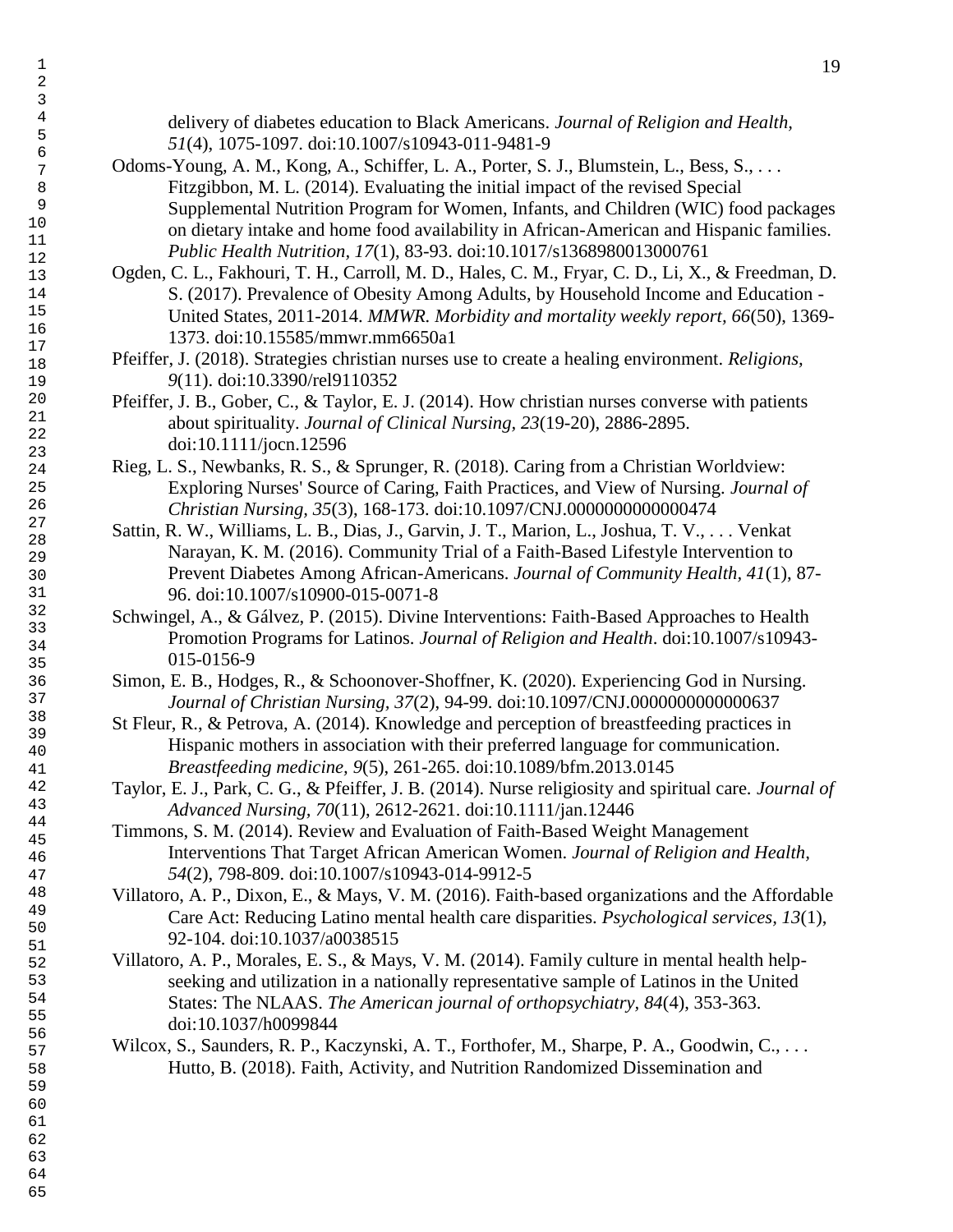- Implementation Study: Countywide Adoption, Reach, and Effectiveness. *American Journal of Preventive Medicine, 54*(6), 776-785. doi:10.1016/j.amepre.2018.02.018 Yeary, K. H. C. K., Cornell, C. E., Prewitt, E., Bursac, Z., Tilford, J. M., Turner, J., . . . Harris, K. (2015). The WORD (Wholeness, Oneness, Righteousness, Deliverance): Design of a randomized controlled trial testing the effectiveness of an evidence-based weight loss and maintenance intervention translated for a faith-based, rural, African American population using a community-based participatory approach. *Contemporary Clinical Trials, 40*, 63- 73. doi:10.1016/j.cct.2014.11.009
- Young, S., Patterson, L., Wolff, M., Greer, Y., & Wynne, N. (2014). Empowerment, Leadership, and Sustainability in a Faith-Based Partnership to Improve Health. *Journal of Religion and Health*. doi:10.1007/s10943-014-9911-6